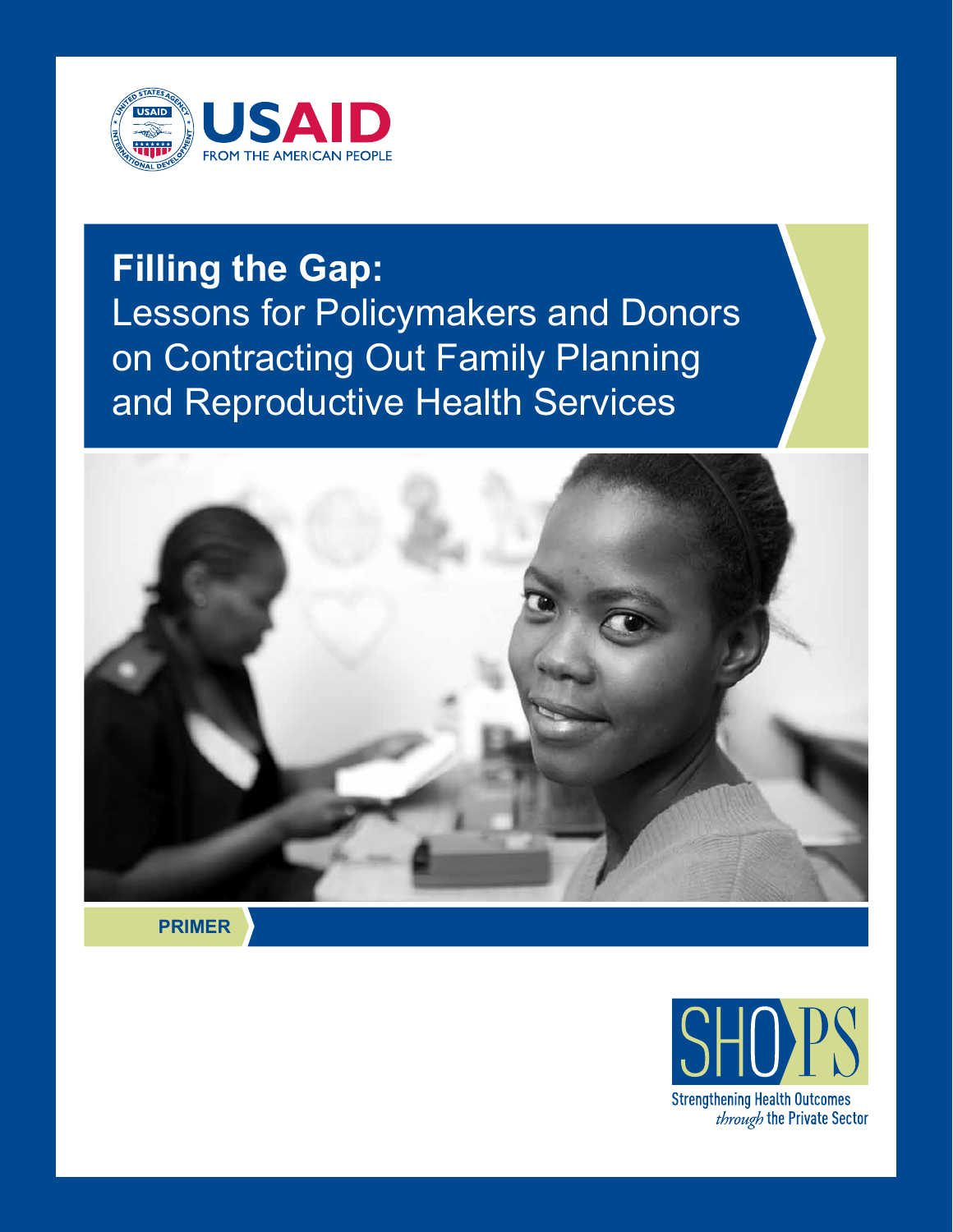**Summary:** This primer is an update of *Contracting-out Reproductive Health and Family Planning Services: Contracting Management and Operations*. Focusing on the demand-side (governments and donors) of contracting out with the private sector, the primer describes the concept of contracting out, discusses its rationale and process, and summarizes three cases of contracting out programs. It closes with general conclusions from these experiences and recommendations on how to ensure the effectiveness and sustainability of design and implementation of future contracting out initiatives. Readers are encouraged to learn about the supply side of contracting out with the private sector in the complementary primer *Addressing the Need: Lessons for Service Delivery Organizations on Delivering Contracted-Out Family Planning and Reproductive Health Services*.

**Keywords:** contracting out, health financing, family planning, reproductive health, private sector health

**Recommended Citation:** SHOPS Project. 2012. *Filling the Gap: Lessons for Policymakers and Donors on Contracting Out Family Planning and Reproductive Health Services*. Primer. Bethesda, MD: SHOPS Project, Abt Associates.

**Cover photo:** Jessica Scranton

**Project Description:** The Strengthening Health Outcomes through the Private Sector (SHOPS) project is USAID's flagship initiative in private sector health. SHOPS focuses on increasing availability, improving quality, and expanding coverage of essential health products and services in family planning and reproductive health, maternal and child health, HIV/AIDS, and other health areas through the private sector. Abt Associates leads the SHOPS team, which includes five partners: Banyan Global, Jhpiego, Marie Stopes International, Monitor Group, and O'Hanlon Health Consulting.

**Disclaimer:** The views expressed in this material do not necessarily reflect the views of USAID or the United States government.

**Cooperative Agreement:** No. GPO-A-00-09-00007

**Download:** To download a copy of this publication, go to the resource center at www.shopsproject.org. May 2012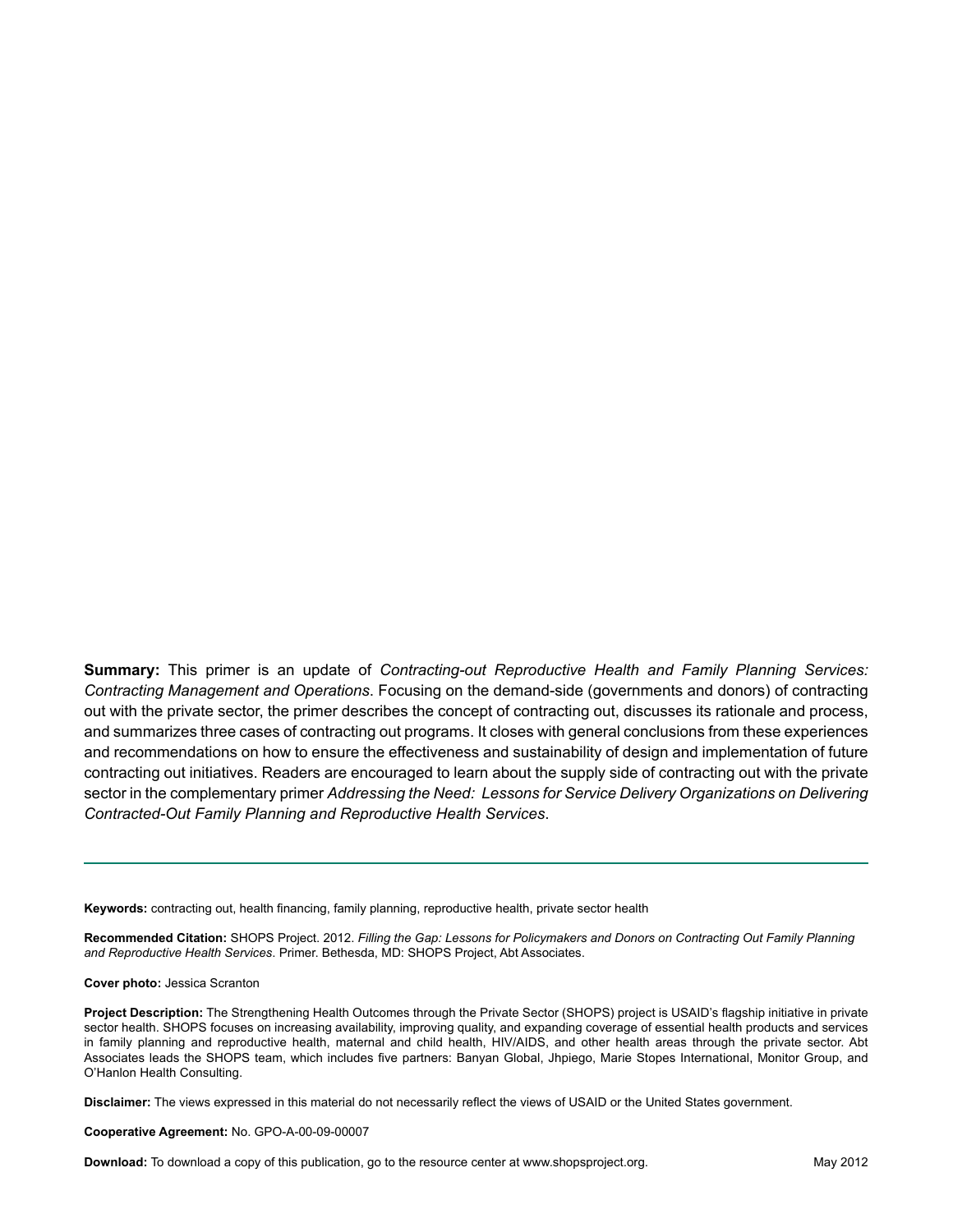# **Filling the Gap:** Lessons for Policymakers and Donors on Contracting Out Family Planning and Reproductive Health Services

The drive toward contracting out of family planning and reproductive health (FP/RH) and other essential health services has been largely influenced by the assumption that government provision of services is inefficient and the fact that public providers do not reach some underserved regions (Loevinsohn 2008).

Developing countries and the international development community have struggled to determine how to deliver and target public services in ways that improve health system performance by promoting accountability for health service delivery. Under pressure to cut budgets while offering accessible, high-quality health services to target populations, many overburdened governments do not have the capacity to monitor or even define the performance expected of public providers in return for their funding. As a result, governments then appear to be providing services without well-established and reachable targets, which can lead to insufficient responsiveness and financial accountability. Increasingly, contracting out is being implemented as a solution. The rising popularity of contracting stems from the premise that the efficiency, quality, and costeffectiveness of health service delivery can be improved through contracts that set clear expectations for providers and tie payments to achievement of the predefined objectives.

Donors and governments increasingly support contracting out projects due to the breadth of literature documenting it as an efficient means of increasing access to services to target populations. In terms of FP/ RH, governments reach target populations by providing these services individually or bundled with other essential health services. In fact, governments have contracted virtually all areas of FP/RH services (see Box 1).

## **Box 1. Contracting Out FP/RH Services**

Many governments in developing countries have contracted out for FP/RH services. An illustrative, but not exhaustive, list includes:

**Family planning**: Afghanistan, Bangladesh, Brazil, Cambodia, Colombia, Costa Rica, Democratic Republic of Congo, Guatemala, Haiti, India, Liberia, Peru, Korea, Rwanda, Southern Sudan

**Maternal health**: Mali, Senegal, Bangladesh, Indonesia, Bolivia, Afghanistan,

Rwanda, Pakistan

**Abortion-related care**: Bangladesh

**Emergency obstetric care**: Afghanistan, Colombia

*Source:* Eichler et al. 2010, Loevinsohn 2008; Rosen 2000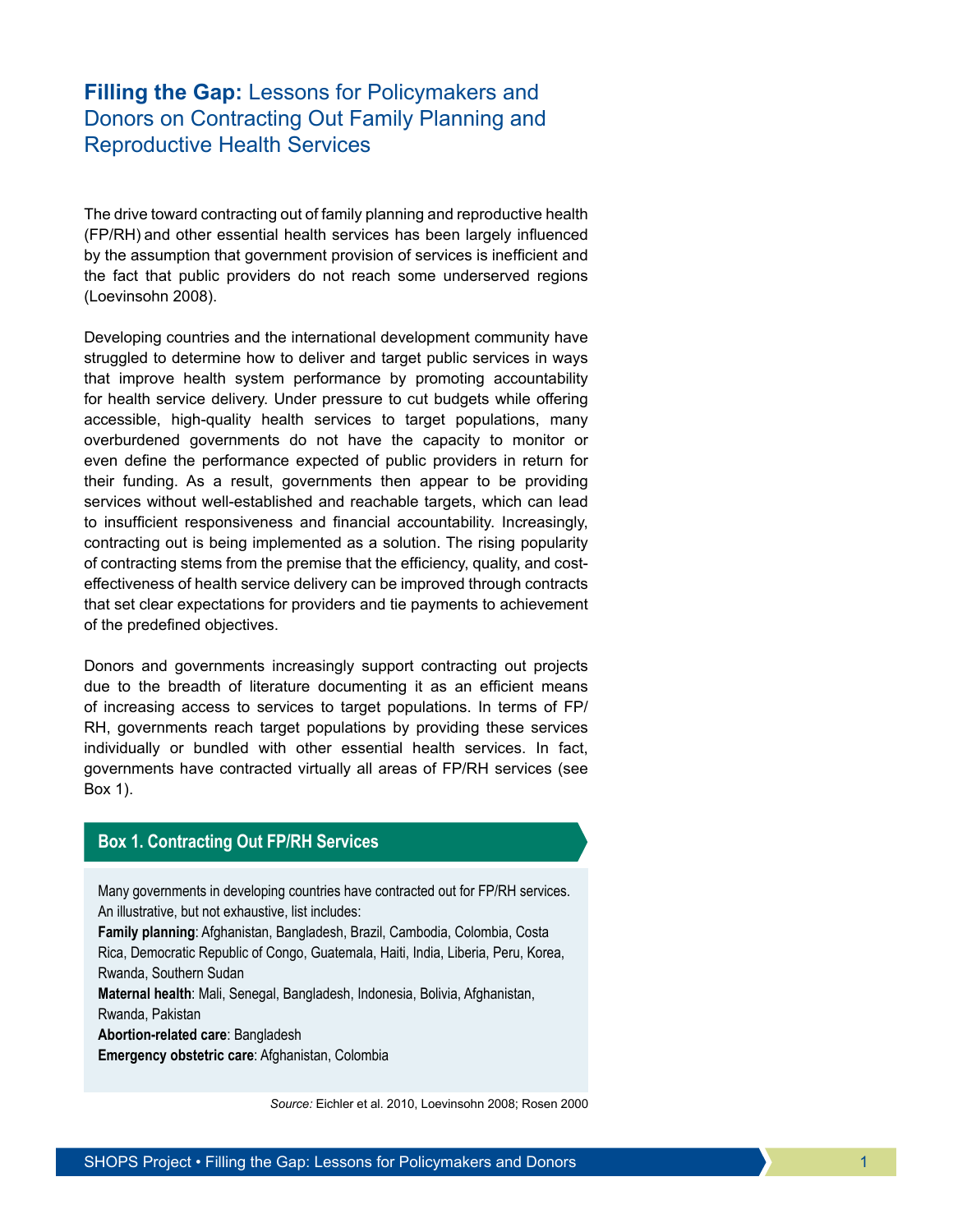Despite this high level of interest, few reports have so far presented cross-country experiences or targeted country-level decisionmakers and contract operation managers, who are of key importance to the success of contracting out initiatives. This primer intends to fill this gap by introducing key aspects of contracting and summarizing lessons from countries' experiences in contracting out. In doing so, the primer also aims to help countries implement effective measures to reach the Millennium Development Goal 5b of achieving universal access to reproductive health by 2015.

By focusing on the demand side of contracting out, this paper complements the SHOPS project publication *Addressing the Need: Lessons for Service Delivery Organizations on Delivering Contracted Out Family Planning and Reproductive Health Services*. To support the capacity of service delivery organizations to contract out, that primer offers insight on how to bid on, implement, and manage contracts to deliver FP/RH services.

The following sections describe the concept of contracting out, discuss its rationale and process, and summarize three cases of contracting out programs. The primer closes with general conclusions from these experiences and recommendations on how to ensure the effectiveness and sustainability of design and implementation of future contracting out initiatives.

Readers should note two caveats to this guidance: First, because the contracting out context (e.g., legal framework, level of private sector development, nature of services to be contracted) varies across countries and initiatives, contracting arrangements should be tailored to fit specific needs. Second, in covering many topics, the primer may contain insufficient detail to meet specific needs of individual contracting practitioners. Related topics of interest might include costing the FP/ RH services to be contracted out, measuring provider performance in contracting for FP/RH services, monitoring and evaluating contracting for services, and using payment mechanisms in contracting for services. The primer also recognizes the need for rigorous evaluation to analyze the impact of contracting on the efficiency, equity, and quality of care. Additional readings are therefore provided in the bibliography.

## **What Is Contracting Out?**

Contracting out is an arrangement in which a government enters into a legal partnership with a private provider<sup>1</sup> for the delivery of services. Similar to the principal-agent theory in economics, the government acts as the principal who purchases services through an agent, such as a nongovernmental organization or private provider, to meet predetermined targets. This section presents a definition of a contract and its various components, defines contracting out within the health context, and provides a typology of contracting out approaches.

<sup>1</sup> Contracting can be implemented with any independent entity, such as public providers with autonomy as well as private providers. Because this primer considers contracting out as a mechanism for public-private partnerships, the concept of contracting out is limited here to the relationship between governments and the private sector (nonprofit and for-profit entities).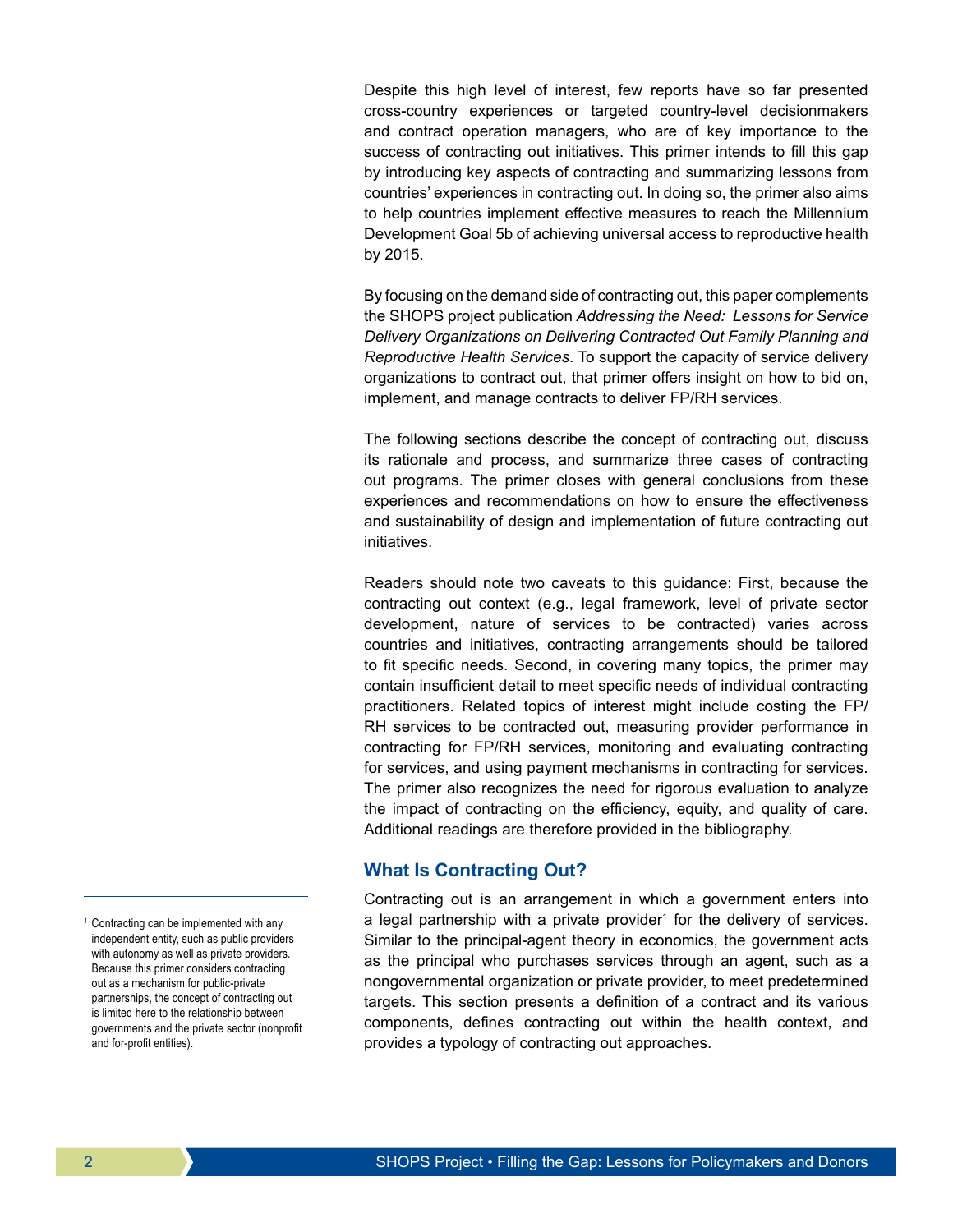#### **Definitions and Typology**

A contract is an oral or written agreement between two or more parties—a purchaser and at least one contractor—that creates an obligation to provide a set of services at an agreed-upon price over a set period of performance. Contracting can be classified into various forms depending on the formality of the contract, contract duration, competition in contractor selection, existence or absence of a subcontractor, and basis of reimbursement (payment).

In regard to contract formality, arrangements can take the form of a *formal contract* or a *relational contract*. The former is legally binding and enforceable, and includes quantifiable performance targets and specified terms. The latter is informal, not legally enforceable, and is used when contractor performance is difficult to quantify and costly to monitor. A relational contract is usually supported and sustained by trust, mutual benefits, and the value of maintaining the relationship.

In terms of duration, a contract can be *short term* (up to 1 year), *medium term* (1–5 years) or *long term* (more than 5 years). The length of the contract depends on several factors, including the relationship (that is, trust) between the public and private sectors, the capacity of the private sector, and contract formality.

Depending on how the contractor is selected, a contract can be classified as *competitive* or *sole source*. In the former case, the contractor is selected using competitive bidding (tendering) and predetermined technical and cost criteria. In the latter, contractor selection is done without competitive bidding and is based on the contractor's capacity, as perceived by the purchaser, to deliver the specified services. The decision to competitively bid or sole source contracts depends upon the capacity and market of local or international private providers, as well as the relationship between governments and private providers.

Depending on the existence or absence of subcontractors, a contract can be classified as a *single-tiered* or *multi-tiered* contract. The former refers to a contractual arrangement between the purchaser and a single contractor. The latter describes the relationship in which the contractor also serves as a purchaser, entering into a subcontract with another contractor. According to the basis of reimbursement, a contract can be:

- *Cost-based*, by which the contractor is reimbursed based on costs incurred
- *Output-based*, by which the contractor is reimbursed based on the quantity of services provided
- *Outcome-based*, by which the contractor is reimbursed based on the improvement in outcome (for the purposes of this primer, the improvement in FP/RH health outcomes)

*A contract is an oral or written agreement between two or more parties that creates an obligation to provide a set of services at an agreed-upon price over a set period of performance.*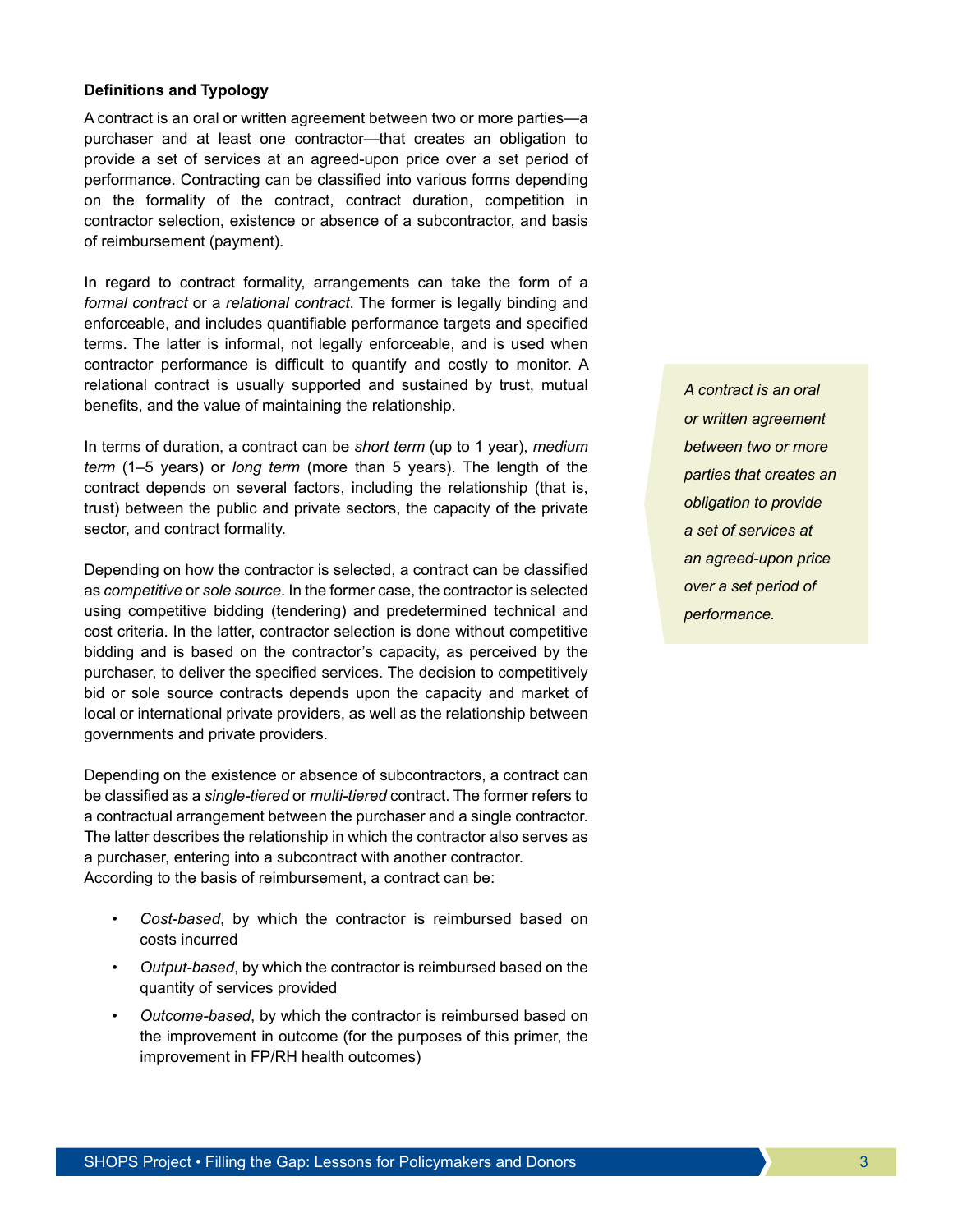• *Performance-based*, by which the contractor is reimbursed based on the contractor's performance, measured by the achievement of predetermined objectives and targets

Each contract type creates different incentives for the contractors, which in turn has different implications with regard to the quality, quantity, costefficiency, and equity of contracted services (see Table 1). With appropriate levels of contract management and monitoring, contracting out can be a low-risk venture for all involved parties.

# **Table 1: The Advantages and Disadvantages of Contractual Reimbursement Types**

| <b>Type of contract</b> | <b>Advantages</b>                                                                                                                                                              | <b>Disadvantages</b>                                                                                                                                                                                                                    |
|-------------------------|--------------------------------------------------------------------------------------------------------------------------------------------------------------------------------|-----------------------------------------------------------------------------------------------------------------------------------------------------------------------------------------------------------------------------------------|
| Cost-based              | Accurately reimburses providers<br>for services offered                                                                                                                        | Little incentive for providers to<br>offer cost-effective services;<br>could result in the overutilization,<br>or unnecessary utilization,<br>of expensive services; could<br>result in high transaction and<br>administrative costs    |
| Output-based            | Incentivizes contractors to achieve<br>service targets; contracts can<br>easily be terminated if targets<br>are not met                                                        | Requires a high degree of<br>monitoring capacity on both sides<br>to accurately capture the volume<br>of services provided; quality might<br>suffer as the provider increases<br>the quantity of services for an<br>increase in payment |
| Outcome-based           | Promotes achieving long-term<br>public health goals and meeting<br>service needs                                                                                               | The immediate impact on<br>outcome may be difficult to<br>determine; strong monitoring<br>capacity is required; quality might<br>be overlooked with mounting<br>pressure to improve outcomes                                            |
| Performance-based       | Maximizes target achievements<br>and incentivizes providers to<br>offer cost-efficient, high-quality<br>services; contracts can easily be<br>terminated if targets are not met | Financial incentives may promote<br>the excessive use of services                                                                                                                                                                       |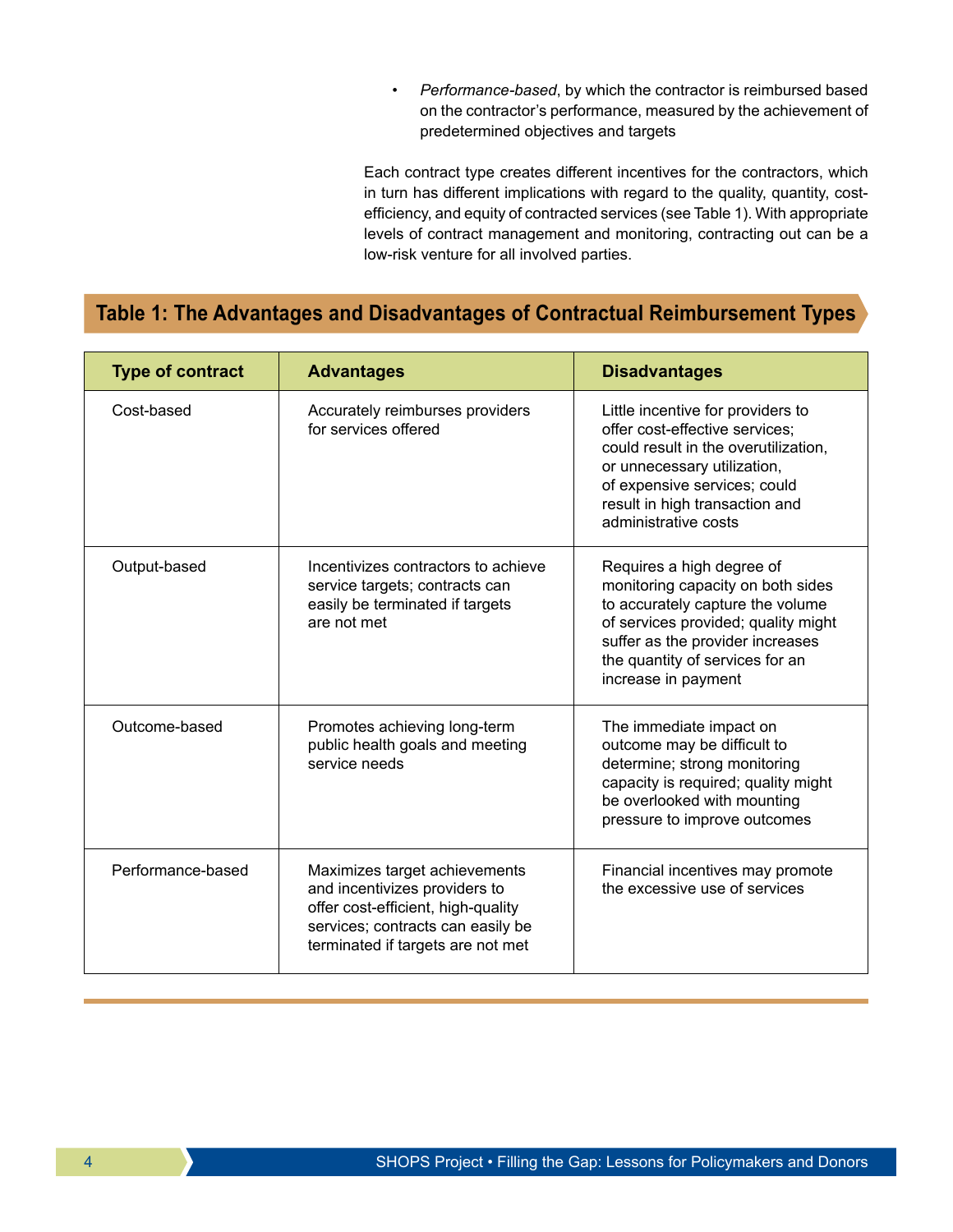Although several contractual arrangements are relevant to public-private partnerships in the delivery of FP/RH services, this primer focuses on contracting out.<sup>2</sup> The most common contractual arrangement in health, contracting out sees the government (purchaser) compensate a private provider (contractor) to deliver a defined set of services to a defined target population either in the provider's facility or at another agreed-upon private location. This contrasts with contracting in, under which the government contracts with private entities to provide services (e.g., administrative and logistics services) to support public provision of health care in public facilities only.

## **Box 2. Rising Interest in Performance-based Contracting**

Purchasers should select the contract type (e.g., cost-based, output-based) based on the targets the contractor is expected to achieve. If improved health outcomes and quality care are the desired results, increasing evidence suggests that a performance-based contract may be an appropriate mechanism. This is based on the premise that performance incentives best align the interests of both parties. A long-time proponent of performance-based contracting, the United States Agency for International Development Office of Federal Procurement Policy states that "[performance-based contracts are] designed to ensure that contractors are given freedom to determine how to meet the government performance objectives, that appropriate performance quality levels are achieved, and that payment is only made for services which meet these levels" (Reynolds 2002).

All contract types are similar in the sense that the public sector is relieved of the administrative and logistical burden of service delivery through contracting and the private sector is able to exercise innovation and make decisions in terms of delivering services. Performance-based contracting differs from other arrangements because the contractor's reimbursement is dependent upon meeting agreed-upon targets. The performance targets can include factors such as health coverage or patient knowledge. In such an agreement, the performance risk is shifted to the contractor, who is encouraged to develop efficient and high-quality service delivery planning.

Purchasers may want to be careful to balance verifiable indicators with reasonable incentives so as to avoid excessive services; for example, paying for additional cesarean sections could result in a profligate number of services. To achieve an appropriate balance, the contract must clearly define the scope of service needs within the given indicators, without dictating how services should be delivered.

One example of performance-based contracting took place in Haiti. After a competitive procurement process, USAID awarded a three-phase project to Management Sciences for Health (MSH) in 1995. MSH was charged with strengthening the capacity of NGOs over a 12-year span, primarily through the utilization of output-/performance-based payment mechanisms. To assist in the transition of payment mechanisms, MSH also provided substantial technical assistance and monitoring support. Three NGOs were selected to participate in the

 $2$  The original primer includes a text box defining the five types of contractual relationships: contracting out, contracting in, grants, franchising, and leasing.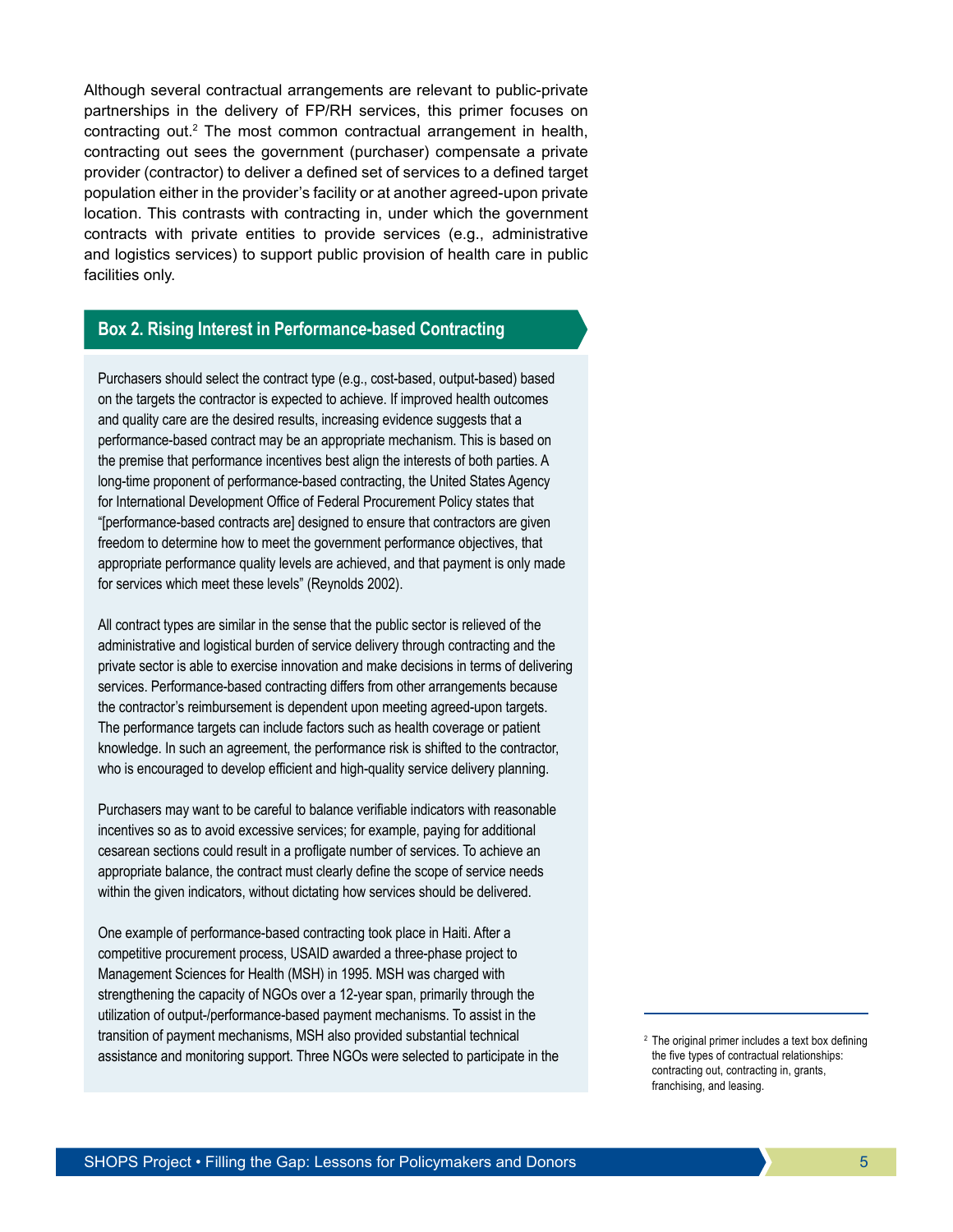1999 pilot program and new contracts with incentives across seven performance indicators were negotiated; out of the seven indicators, two were specific to FP/ RH and contributed to 40 percent of the negotiated bonus value: 1) Reduction in the level of discontinuation rate for injectable and oral contraceptives; 2) Number of institutional service delivery points with at least four modern methods of family planning and number of outreach points with at least three or more modern methods.

A baseline evaluation study (conducted by an independently contracted research firm) revealed mixed results on the first target: although the availability of modern contraceptives increased substantially, one NGO in particular did very poorly at lowering the discontinuation rate for oral contraceptives and injectables. NGOs performed much more successfully against the second target: the number of institutional service delivery points increased substantially (although the sustainability of those points cannot be determined). Despite not meeting all of the targets, all three NGOs generated more revenue than under the reimbursement scheme, which increased their demand for technical assistance to further improve their programmatic results. In review of the entire 12-year project, NGOs under performance-based contracts performed considerably better than those not under such contracts. For further information on the Haiti example, including an example of performance benchmarks, targets, and payment links, see Eichler, et al. 2007.

*Source:* Eichler et al. 2007; Johannes et al. 2008; Loevinsohn 2008; Reynolds 2002

## **Why Contract Out?**

There are several reasons for governments to consider contracting out for FP/RH services.

First, contracting shifts the government's role as both a financer and provider of care to that of a steward, whereby the government enters into contracts/partnerships with private providers for the delivery of priority health services. This shift in responsibility further fosters relationships between the public and private sectors. As one form of a public-private partnership,<sup>3</sup> contracting out encourages the two sectors to work in tandem, rather than on parallel tracks. In addition, governments that are more open to contract selection and evaluation criteria promote communication and build trusting relationships with the private sector.

Second, contracting out could solve a lack of access to essential services due to unavailability or shortage of public providers, as in the case of Bangladesh and Cambodia. Rather than build public sector facilities in underserved areas, which would be costly, engaging the already established private sector is an effective and efficient means to promote equitable access to services. With potentially lower administrative burden, the private sector is able to exercise greater flexibility and innovation in service delivery approaches, for instance, through a better distribution of health workers.

<sup>&</sup>lt;sup>3</sup> In the international health community, the definition of public-private partnerships varies widely, and includes subsidized drugs to public providers and information sharing between the two sectors.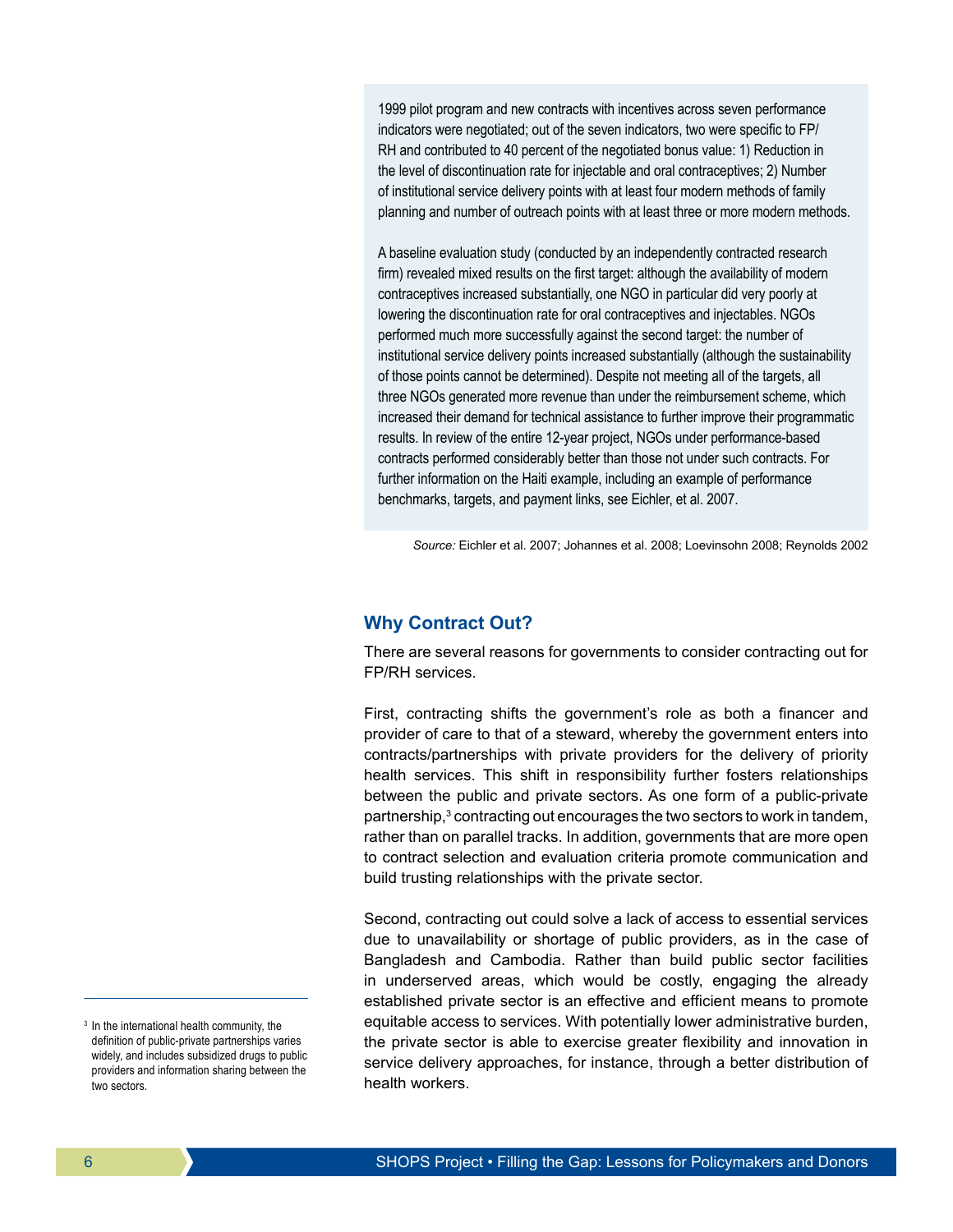Third, governments may see contracting out as an appealing method to maintain stewardship and allow for contractors to independently scale up service delivery and quality in a decentralized manner. As seen in the exceptional case of Colombia, the government underwent substantial regulatory reform to promote the contracting out of services and address dissatisfaction with public sector health services.

Fourth, using market-like incentives such as competition could stimulate the private sector landscape, especially if barriers to entry are low, and more organizations would be available to scale up access to FP/RH services.<sup>4</sup>

Fifth, governments in developing countries may want to confront the issue of transparency—or rather lack thereof—in the provision of services. Though contracting through competition is no silver bullet, it encourages the public sector to be more open about the allocation and utilization of funds. By encouraging transparency and accountability, the government then grows in its role of a steward, guiding the vision of providing health services.

## **Box 3. Common FP/RH Service Delivery Objectives**

**Access**: availability, utilization, and coverage of FP/RH services **Quality**: ensuring necessary capacity of the providers, adherence to clinical protocols for patient care, and improved health outcomes **Equity**: fairness in access to and financing of FP/RH services **Efficiency:** the attainment of the above objectives at the least cost

All five rationales motivate the public sector to implement contracting out to achieve FP/RH service delivery objectives (see Box 3), through the following mechanisms:

**Partnerships with the private sector**: Available private sector resources (e.g., human resources and capital assets) can be quickly mobilized to fill the resource gap in the public sector, avoiding government capital investment (which may be substantial at start-up) and allowing government funds to cover recurrent spending. In some cases, the private sector might already be reaching the public sector's target populations. In this partnership, roles can be clearly divided between the contracted parties: governments maintain the role of steering health systems and policy, while the private sector takes on the responsibility of service delivery.

**Incentives (applicable only to performance-based contracts)**: Under this mechanism, payment is conditional upon meeting predetermined health targets. This linkage provides strong incentives for the public sector to define and determine goals for health outcomes and for providers to meet said goals (see Box 3). In addition, this contractual relationship

<sup>4</sup> This is assuming that the market is competitive in that many sellers offer a differentiated product and no barriers to entry exist. Ideally market conditions would maintain a healthy level of competition and prevent any issues of crowding out.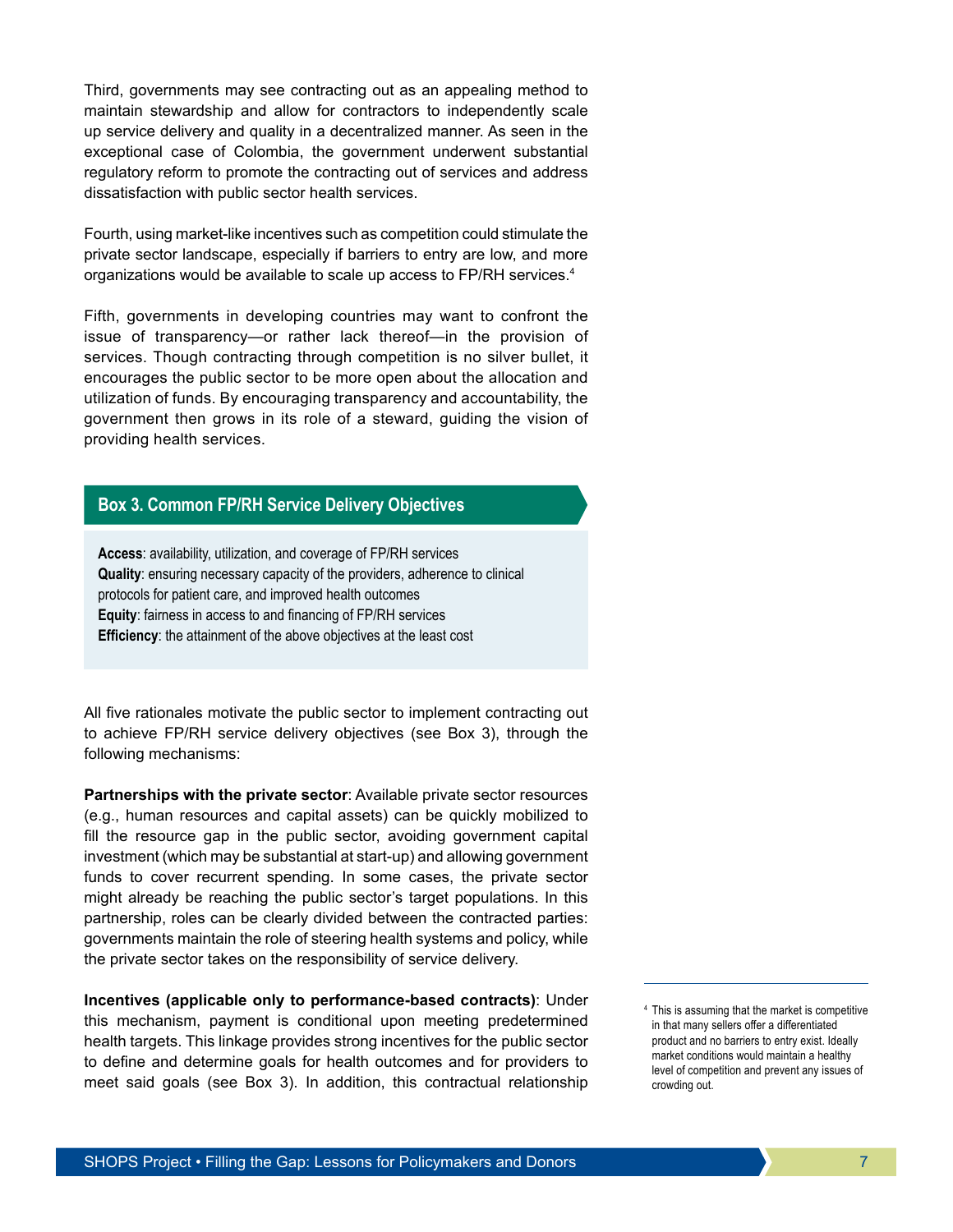motivates both the public and private sectors to increase their respective monitoring capacity. By paying for performance, the government promotes accountability and transparency within the contracting entity; rewarding results with incentives can promote positive behavior change in institutions that have struggled with implementing effective, quality programs (Eichler et al. 2010). When offering incentives, however, purchasers should take caution to maintain voluntary selection of FP/RH services (see Box 4).

**Competition**: Through competitive bidding, contracting out promotes competition among providers, thereby creating strong downward pressure on costs and positive incentives to improve performance, and encouraging openness within the public sector. Contracts tend to yield the greatest efficiency of production when the contracting process rewards the highest quality bidder at the lowest cost.

## **Box 4. Precautions When Providing Performance-based Incentives**

- If the contract is sponsored with United States government funds, all parties should be familiar with the Tiahrt Amendment, which promotes the principles of voluntarism and informed choice of FP methods. Specifically, the amendment stipulates that no specific method should be forced on a client, and voluntary and informed consent of clients choosing sterilization should be verified with written documentation and a client signature. To directly connect the Tiahrt Amendment with contracting out with the private sector, a performance indicator can target contraceptive prevalence rate (of modern methods) for women in the targeted population; it cannot be a quantifiable target for new acceptors of certain methods. Further information on the Tiahrt Amendment is available here: http://www.usaid.gov/our\_work/global\_health/pop/voluntarism.html.
- All parties involved should regularly provide updates on monitoring and ensure that monitoring systems are in sync. When payment is linked to performance, measures should be taken to prevent any fraudulent reporting and verify if contractor performance targets are being met.
- If contractors offer to reimburse patients for transportation, communications about these offers need to be clear and demonstrate that it is not a payment to accept a certain method.
- The social value and moral importance of delivering FP/RH services should be emphasized, as providing financial incentives may negatively affect provider behavior. Rewarding contractors based on performance may cause providers to lose sight of the customer service side of medicine and reduce the amount of time allotted to each patient in order to see as many patients as possible in one reporting period.

*Source:* Eichler et al. 2010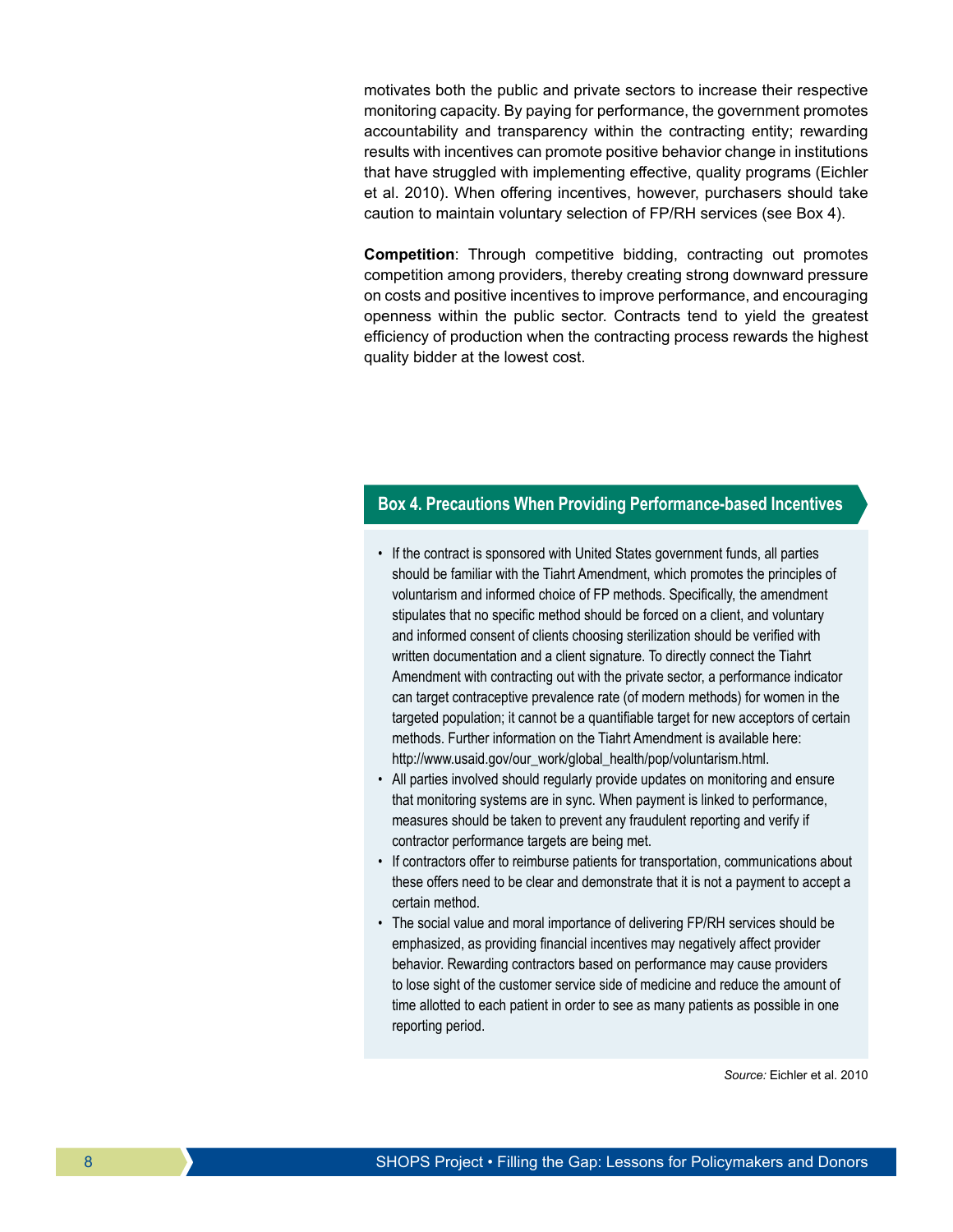## **What Is the Process of Contracting Out?**

Various guidelines and handbooks describe the steps of the contracting out process in a nonprescriptive manner (see Abramson 1998; Liu et al. 2004; Loevinsohn 2008; Loevinshon and Harding 2004; and Rosen 2000). Further, documentation of the contract may vary by country and by contract, depending on the nature of the services being contracted out, the legal and regulatory environment, and the capacity of the private sector. This primer divides the contracting process into six steps.<sup>5</sup> These steps, which are consistently mentioned in relevant literature, by no means represent a fixed methodology for contracting. Rather, they can be used as a guide to help governments contract out. Although the steps are generally sequential, they often overlap. As previously mentioned, purchasers are encouraged to tailor the steps to best suit the needs of an individual contract or the context of a particular country.

#### **Step 1: Deciding to contract out**

First, the government must decide if contracting out is the best approach to deliver FP/RH services. To do this, policymakers need to assess the feasibility of contracting out and justify why contracting out is the preferred approach. The following factors should be evaluated, keeping in mind immediate and long-term goals, before deciding to contract out:

**Technical feasibility**: Assessment of the availability of qualified private providers (the market situation and possibility of competition – comparing the landscape of local and international NGOs), the contract and monitoring management capacity and mechanisms of both government and private providers, and the contractibility of the designated FP/RH services (see Box 5).

**Health service needs**: Assessment of the need, or unmet need, for FP/ RH services within target populations; evaluation of FP/RH services the target population accesses (including whether the service is purchased, subsidized, or provided for free from a public or private source); and review of the allocated budget to address the needs of the current and future target populations.

**Comparison between public and private provision**: Assessment of whether FP/RH service delivery objectives are better achieved by the private or public sector (an evaluation against the objectives outlined in Box 3).

**Political feasibility**: Assessment of whether the current legal framework and political situation support or oppose contracting out (e.g., do political concerns about redundancy of public providers outweigh benefits of contracting?), the country has or intends to draft a national contracting policy, and donor agencies are politically and financially invested in contracting methods.

<sup>&</sup>lt;sup>5</sup> The original publication describes five steps of contracting out. This version separates the monitoring and evaluation step into two steps.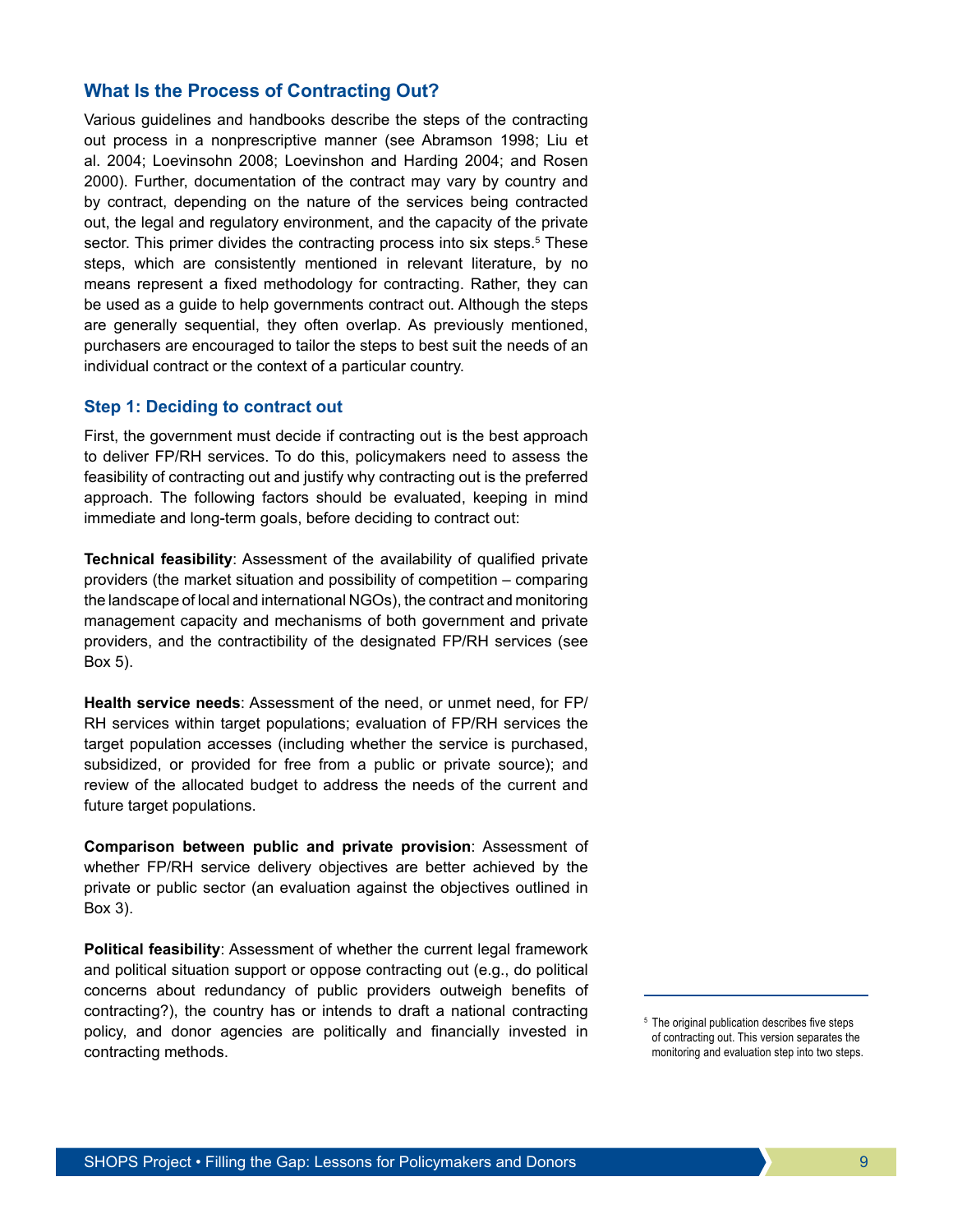#### **Box 5. Contractibility**

Prior to making any commitments, governments should first evaluate if the services to be offered can actually be contracted. Contractibility has three dimensions measurability, monitorability, and contestability.

**Measurability**: whether the quantity and quality of services being considered for contracting out can be easily specified.

**Monitorability**: whether the quantity and quality of services can be accurately observed at a low cost (functioning information and monitoring management systems are required on both the purchaser and contractor side). **Contestability**: the likelihood that new providers can enter into the market to compete with existing providers for the provision of the contracted services.

Services with a higher level of contractibility are more suitable for contracting out and more likely to achieve desired results. The level of contractibility also depends upon the type of services offered, single vs. multiple (see Liu et al. 2007).

Assessing the feasibility of contracting out should be an interactive process. The above factors are recommended talking points when potential purchasers consult with government health officials, government health workers, nongovernmental organizations, community-based organizations, donor agencies, private for-profit providers, and the target community. Doing so assists in establishing strong relationships and program designs, which could greatly assist in minimizing implementation problems.

#### **Step 2: Preparing the terms of a contract**

Both technical and managerial preparations should be made for contracting out; this includes drafting documents on the following topics:

**Scope of services and deliverables**: This specifies the type/s of services (what) to be carried out under the contract, objective of each service (why), volume of services (how many), geographic areas (where), target populations (whom), and the length of time (when) the services are to be delivered. The main focus should be on stating what services need to be covered, not dictating how they should be delivered.

**Indicators/performance standards**: This section applies specifically to performance-based contracts. The performance of the specified FP/ RH service delivery needs to be defined in operational terms, including how the performance is measured and what performance targets will be expected from contracted providers. Indicators should feature clearly defined numerators and denominators. The type of indicators may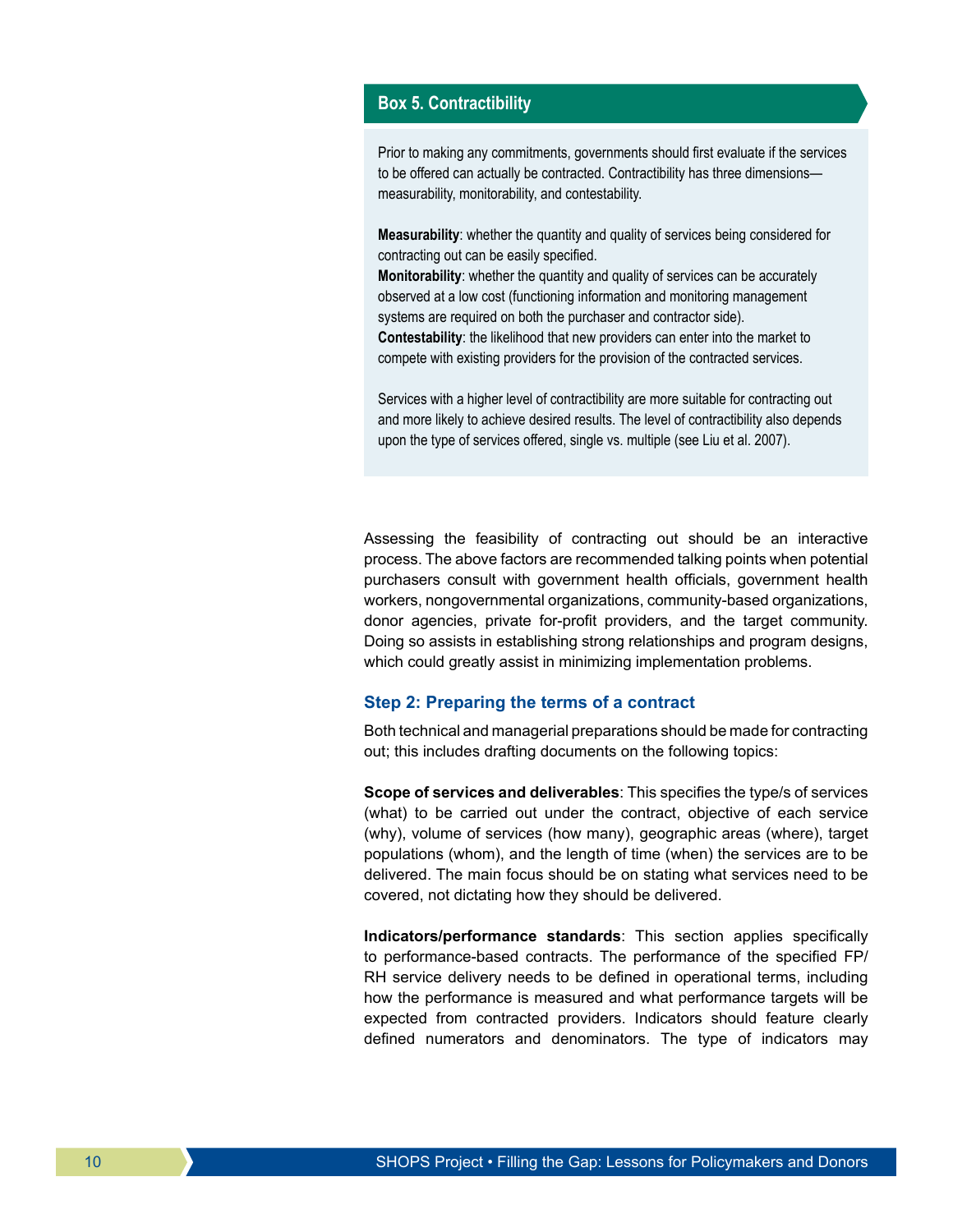vary—topics include customer satisfaction, quality, and access—but all indicators should be objective, quantifiable, and measurable so as to limit the purchaser's administrative burden. Both indicators and targets should be mutually agreed upon, and the purchaser should be responsible for developing a system or hiring a third party to monitor and measure a contractor's performance against the performance standards. Another key factor is determining how information from the contractor is integrated with the local MOH plans. For instance, how will target data be incorporated into regional target planning?

**Compensation requirements and payment methods**: Depending on the type of contract, payment will be decided upon by a number of factors. For example, in a firm-fixed price a contractor is reimbursed at a previously agreed-upon price; in an output-based contract, a contractor is reimbursed on a per-unit cost. Language concerning reimbursement for performance-based contracts should clearly state within the contract how payment is to be determined. A section in the contract should specify the amount, method, and timing of payment, including the basis of payment (e.g., per capita, per unit of service provided), how performance is measured (linked with the payment standards), payment schedule, upfront pay, reward for good performance, and penalty for poor performance and nonperformance. In order to best calculate financial compensation, the purchaser should first estimate the costs of providing the defined services and appropriate incentives for attainment of specified performance targets (see Box 2 on performance-based contracting).

**Capacity building**: In support of developing a successful initiative, the purchaser should ensure that both public and private sector staff are capable of monitoring and meeting the stipulated performance

standards. Consequently, both parties may need to undergo capacity-building/strengthening exercises, including the formation of a contract management team/ unit, acquisition of needed expertise (contract management, monitoring, evaluation) through training and staffing, and workshops for private providers to strengthen their capacity for bidding on and managing contracts.



*Officials at the Ministry of Health in Malawi manage multiple contracts with the private sector and reporting requirements to donors.*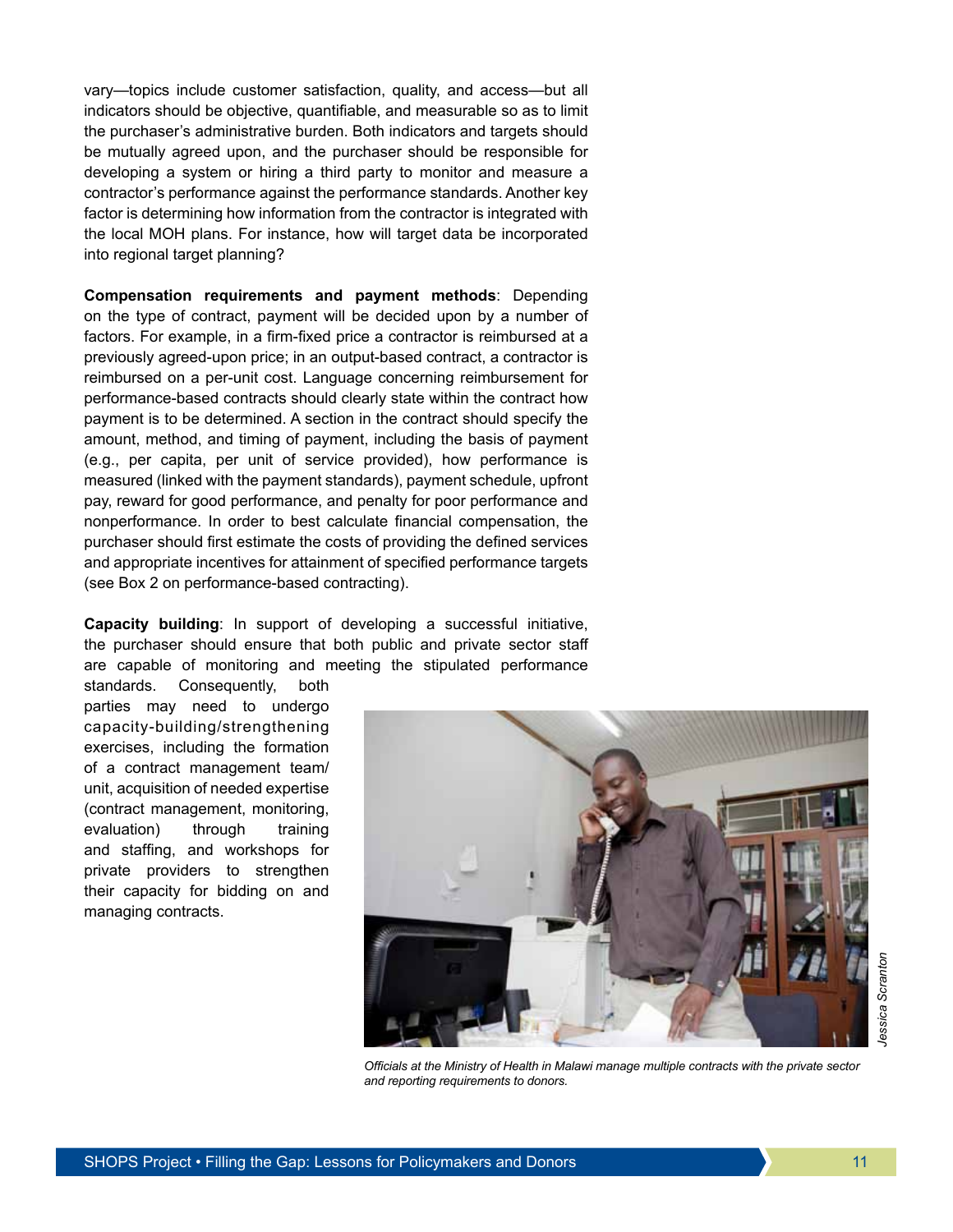#### **Step 3: Selecting a contractor**

The objective of this step is to select a qualified contractor that possesses the capacity and commitment to efficiently deliver the defined FP/RH services. Necessary actions include:

**Determine provider selection process**: The contract can be awarded through a competitive bidding or sole-source process. This decision will be based on the market analysis of the contractors, including their quantity, distribution, and qualifications. Sole-source selection should be avoided, so as to maintain transparency and promote innovation and efficiency, unless the market is not large or competitive enough. If the market is competitive, governments should maintain transparency when selecting and announcing the chosen provider.

**Advertise a request for proposal (RFP)**: This includes RFP preparation (see Box 6) and broad dissemination to all potential and qualified bidders. To ensure a highly competitive process, the purchaser should consider advertising the RFP through media outlets such as newspapers and websites (for example, dgMarket, a procurement website run by Development Gateway) and by holding "pre-bid conferences."

## **Box 6. General Format of a Request for Proposal**

**Introduction:** background and objectives of the RFP **Scope of services and deliverables:** objectives of service delivery, what, when,

how many, where, and to whom **Payment methods:** how the contracted providers will be reimbursed

**Qualifications:** characteristics of providers qualified to submit a proposal **Proposal format:** specific sections or issues that the contractor should include or address in the proposal

**Other sections:** proposal selection criteria, performance indicators, definition of terms, and contact person

**Evaluate proposal**: Proposals should be evaluated by a committee that has no conflict of interest with bidders or their organizations. The evaluation process includes checking the completeness of each proposal and the qualifications of each bidder, scoring the proposals, and generating a short list of contractor candidates ranked according to the predetermined evaluation criteria, which may include technical and management capability, soundness of technical approaches for delivering services, and costs.

**Select the provider from the short list**: After further questions, clarifications, and comparison, the selection committee chooses the provider in a transparent process (e.g., voting). Doing so limits the possibility or accusation of selection bias (either through personal preference or bribery) and promotes the idea of institutional trust.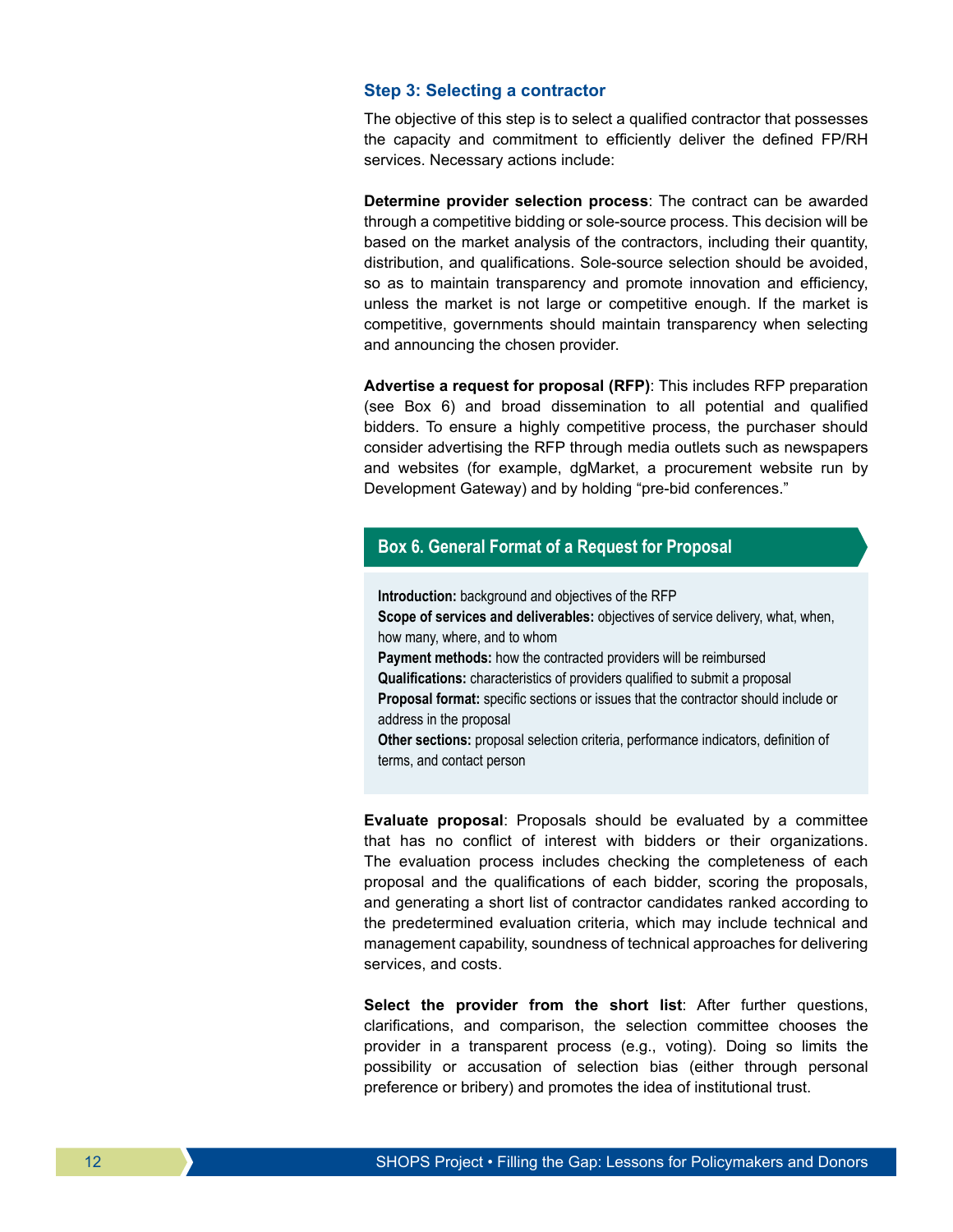**Negotiate contract**: Final terms of the contract must be agreed upon by the purchaser and winning bidder. This takes place immediately after the winner of the award is informed. Negotiations are usually limited to a small number of specific technicalities (e.g., performance targets, payment methods and schedule, reporting procedures, and responsibilities). If the purchaser is not able to reach agreement with the bidder after a good faith effort, the purchaser may exercise the option to terminate negotiations and begin discussions with the second highest ranked bidder.

**Prepare and sign the contract**: Once an agreement has been reached, the contract (see Box 7) should be prepared by the purchaser and signed by both parties in the timeliest way possible to complete the provider selection process.

## **Box 7. General Format of a Formal Contracting Document**

Typical formal contracting documents include the following:

- 1. **Front page**: Title of contract, contracting parties, date when the contract becomes effective.
- 2. **Table of contents**: List of contract contents (below).
- 3. **Preamble**: Purpose of the contract, parties involved, and key points of the contract.
- 4. **Authorized persons and signatures**: Signatures of a legal representative from each party, including the date signed.
- 5. **Contract period/period of performance**: Time period covered by the contract and options for contract renewal.
- 6. **Service specification**: Service delivery objectives, definition of services (what), volume of services (how many), target populations (to whom), and geographic locations (where).
- 7. **Performance specification**: Definition of performance, performance targets, methods of performance measurement, and strategies for performance assurance.
- 8. **Payment methods**: Specification of reimbursement type, payment amount, payment schedule with associated deliverables, and ramifications for unsatisfactory performance (if the contract is performance-based).
- 9. **Monitoring plan**: Responsibilities of data gathering and record keeping, data collections schedule, definition of quantifiable and measureable indicators, and the use of a third party to monitor contractor performance.
- 10. **Evaluation plan**: Guidelines or plans for assessing the project (possibly in terms of quality, efficiency, effectiveness, and equity) through baseline, midline, and endline surveys. To ensure neutrality, a third party should be used to conduct the assessments.
- 11. **Variations to the agreement**: The procedure for making variations (including renegotiating performance indicators, if applicable) normally in writing and mutually agreed upon.
- 12. **Best endeavors**: The duty of both parties to resolve matters without arbitration if possible.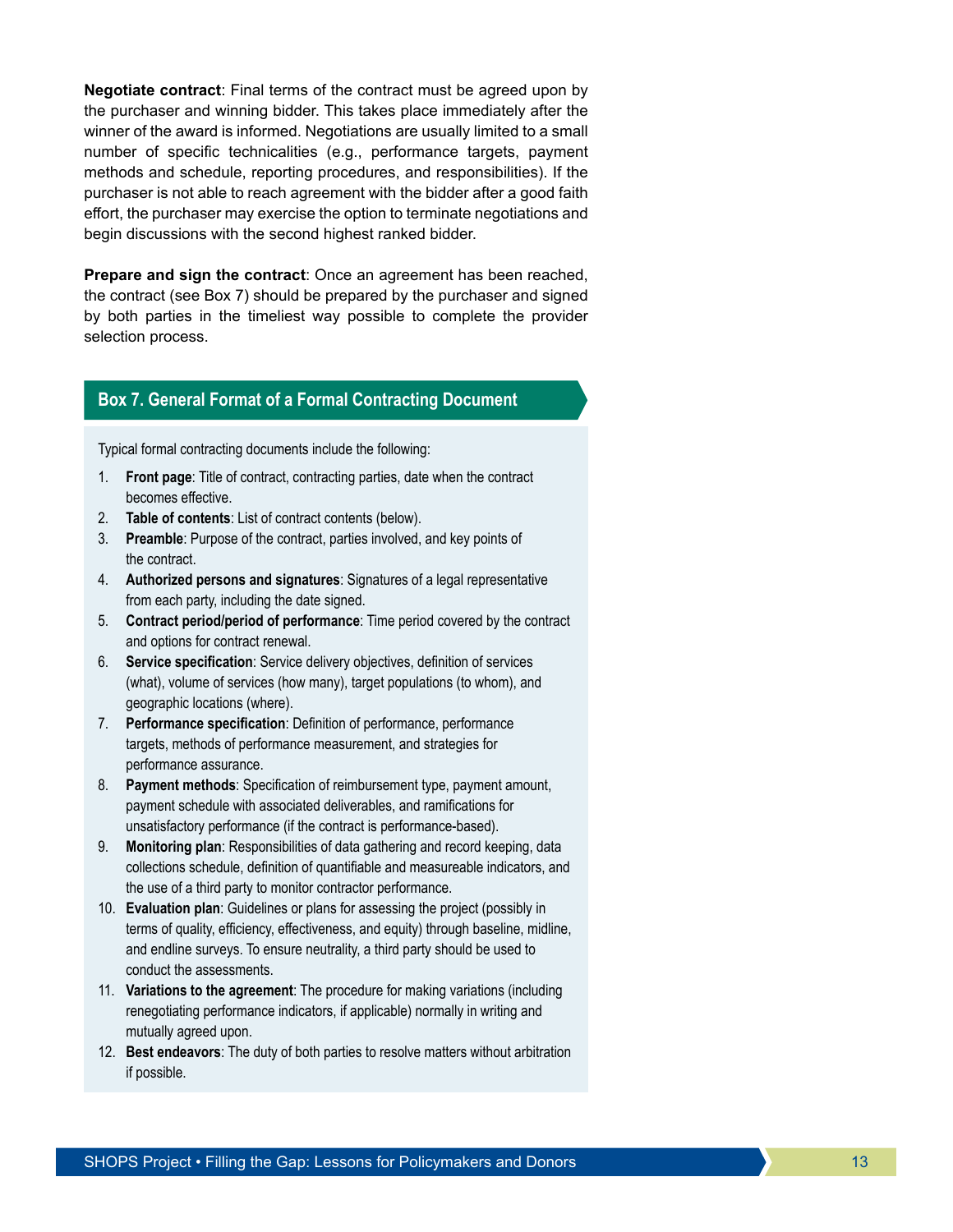- 13. **Arbitration**: Who the arbitrator will be and how he/she will be appointed.
- 14. **Statutory regulations**: The responsibility of all parties to be acquainted with and act in accordance with all relevant legislation and national policy.
- 15. **Others items**: Conflict of interest, confidentiality, patent, quality assurance plans, reporting formats, and timelines.

*Source:* England 2000; Reynolds 2002

#### **Step 4: Implementing the contract**

After fully executing the contract, parties should specify the details of an implementation monitor activity to ensure the attainment of the predetermined performance targets. Contract implementation includes the following activities:

**Developing and executing a contract implementation plan**: Once the contract is signed, the contractor must develop a detailed implementation plan for approval by the purchaser and then implement the agreed-upon activities on a day-to-day basis.

**Negotiating and managing contractual modifications**: In response to unforeseen circumstances, a contract will need to be modified during implementation. Modifications may include the addition of new services, a period of performance extension, provision of services in new sites, and changes in obligations and contractual terms.

**Maintaining the purchaser-contractor relationship**: Successful implementation depends on a trusting relationship between the contracted parties, based on a clearly defined contract management structure. Strategies to achieve this include regular communication, prompt response to ad hoc requests, and efficient dispute resolution management.

**Paying the contractor**: To ensure achievement of contract objectives and avoid potential conflict, payment should ideally be based on contractor performance and should be timely.

#### **Step 5: Monitoring contractor performance**

A strong monitoring plan is a critical element of a successful contract. Monitoring contractor performance assists purchasers in assessing programmatic progress, pointing out areas needing improvement, and showing signs of targets being met. The resulting evidence helps inform decisionmaking, reinforces accountability, and provides valuable insight on contract management and implementation for potential contracting parties. While monitoring activities and methods may vary, the process should be guided by the following principles:

**A contract monitoring plan should be developed and executed**: At some point in the contract process (the proposal stage, program development

*A strong monitoring plan is a critical element of a successful contract.*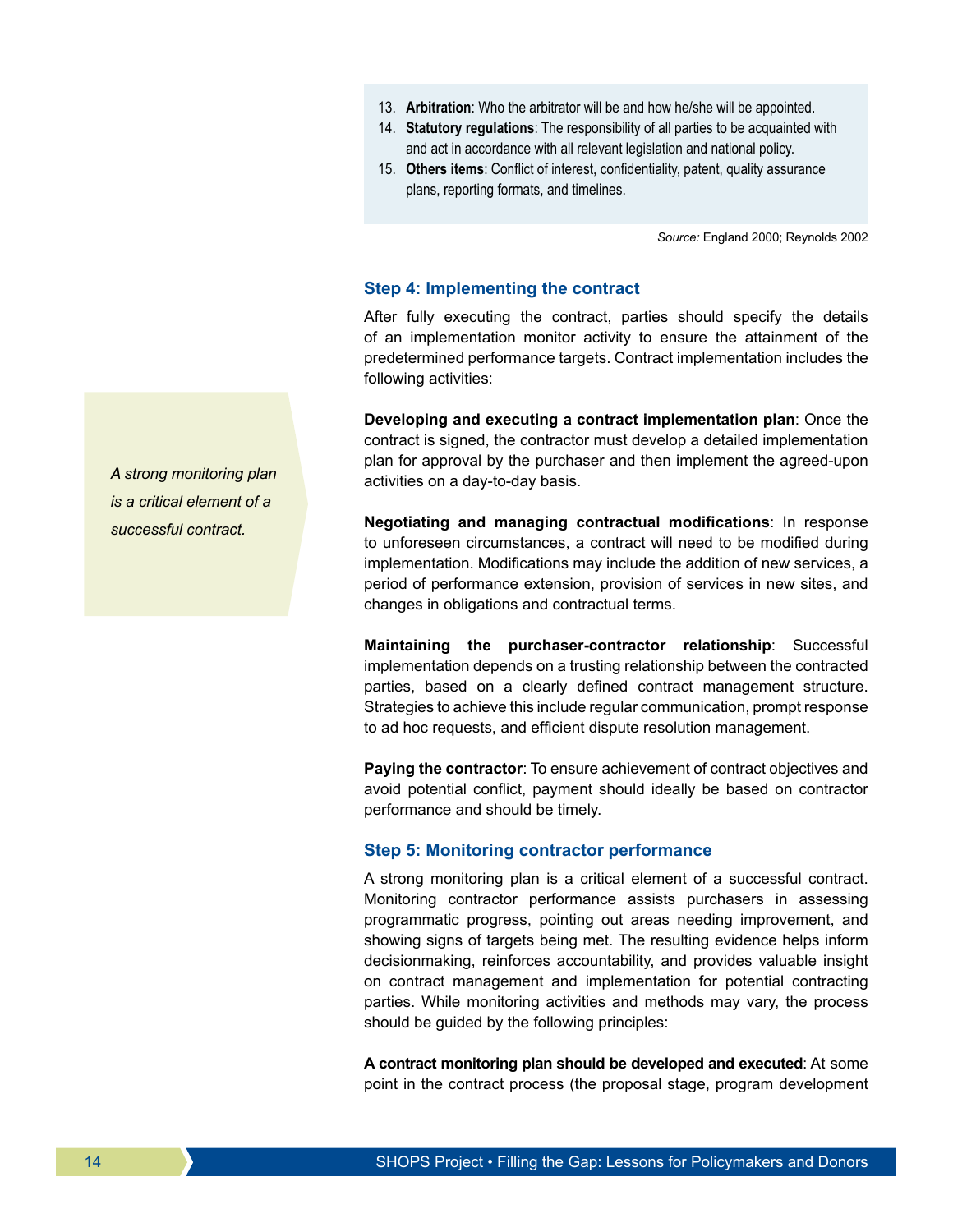stage, or prior to implementation) a monitoring plan should be developed and rolled out as part of contract implementation. The plan should include a specific set of quantifiable and objective indicators linked to contract performance and a reporting schedule. Both parties should monitor performance and regularly share data, especially at the local level.

**Monitoring of contract implementation should be ongoing**: The frequency of formal monitoring reviews should be decided based on size, length, and technical needs of the contract and the affordability of the exercise. For example, monitoring in a multiyear contract should be implemented through annual and overall reviews (that is, focusing on the year that is ending but also overall contract performance); monitoring can also be conducted on a monthly and quarterly basis.

**Results should be linked with the payment cycle**: Monitoring activities should be able to generate timely and valid information that forms the basis for payment of providers.

## **Step 6: Evaluating program performance**

While monitoring efforts assess progress, rigorous evaluations provide a macro-level assessment of the program. Analyses can cover different aspects of the program and can include implementation, process, impact, and cost-benefit analyses. Drafting an evaluation plan includes the following:

**Designing and implementing an evaluation plan**: Rigorous evaluation plans include clearly defined research questions, objectives that correspond with programmatic objectives, a data collection and analysis timeline, and a strong management plan. Solid programmatic evaluations require a rigorous baseline survey in order to establish benchmark data points.<sup>6</sup> A midline survey and periodic spot checks are recommended, but an endline survey is necessary to help provide a thorough evaluation. When feasible, randomization should be considered to take into account selection bias.

**Ensuring appropriate funding**: The associated budget should be sufficient to cover the following costs: third-party reviewer (if applicable), sufficient number of surveys, and level of effort for dedicated staff within the contract management unit.

**Contracting a third party**: As when monitoring contractor performance, contracted parties should try to ensure neutrality to the fullest extent. Depending on the financial sponsor of the contract, certain programs may be required to hire a third party to conduct the evaluation.<sup>7</sup>

**Assessing and utilizing results**: Depending on the type of evaluation method—focus group, interviews, client surveys—evaluators will have a range of qualitative and quantitative data to assess impact. In order to analyze the collected data, appropriate statistical tools–STATA, SPSS, NVivo—should be used.

<sup>&</sup>lt;sup>6</sup> A baseline survey is critical for performancebased contracts, as it collects the data against which the contractor's performance is to be measured and guides implementation strategies.

<sup>7</sup> For example, refer to USAID's Evaluation Policy: http://www.usaid.gov/evaluation/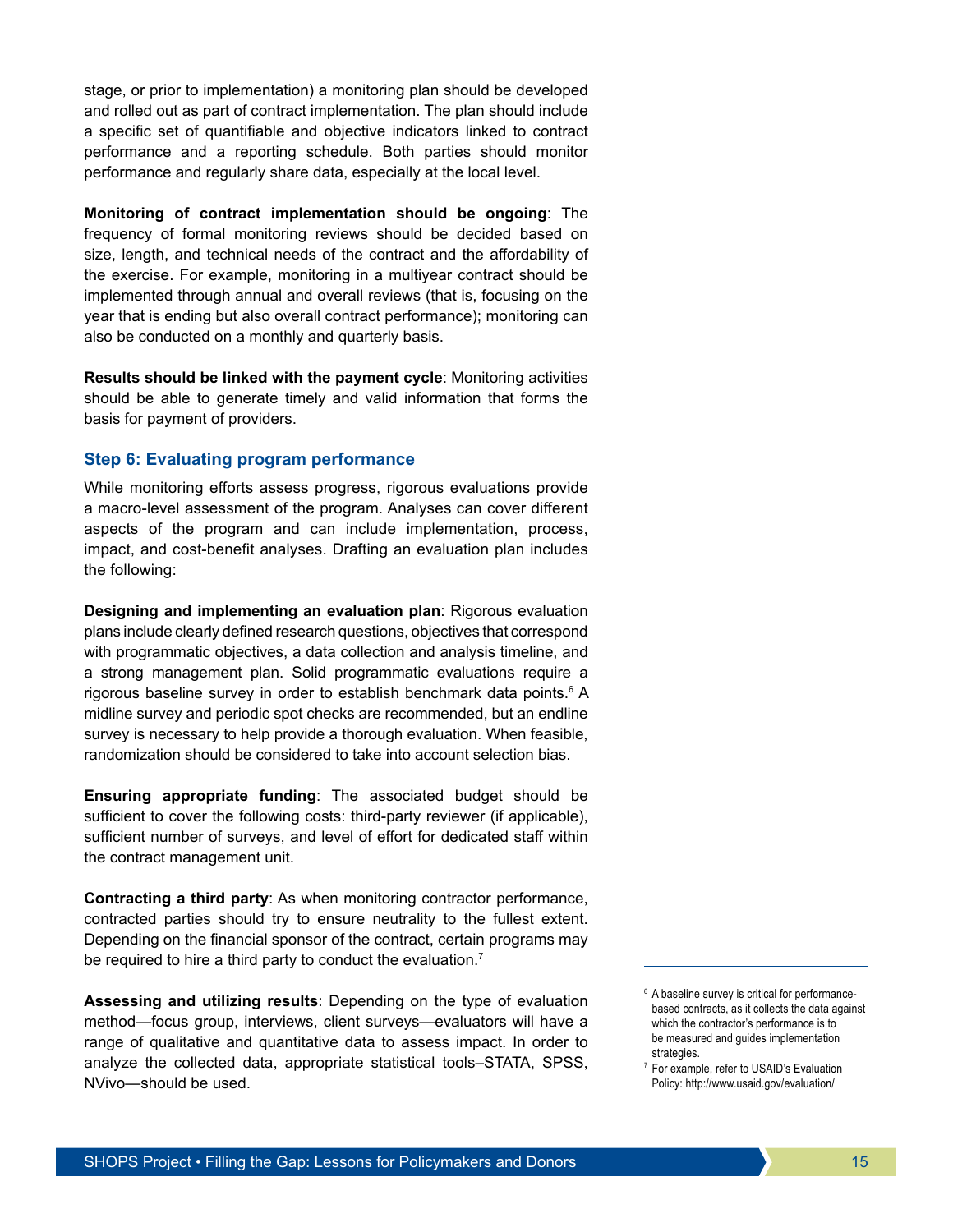**Disseminating results**: Once completed, the evaluation report should be distributed among contracting stakeholders to help them make informed decisions on programmatic next steps. Quantifiable evidence will greatly supplement the primarily anecdotal evidence that currently supports contracting out. Success stories and lessons learned can inform future contracting out users on appropriate management and implementation strategies.

## **What Can We Learn from Country Experience?**

A cross-country examination of contracting arrangements to deliver FP/RH services reveals some general trends. Such an examination also reveals that a limited number of rigorous evaluations have been conducted to assess the impact of contracting out.

A broad overview of contracting literature conducted by Loevinsohn and Harding (2004) discusses numerous contracting interventions in the delivery or management of primary health care services in developing countries. Only 11 interventions included before-and-after or controlled experimental designs that measured quality of care with tangible outputs; seven of these examined contracting out of health services and four evaluated contracting in efforts for private management of public health service delivery. More than half of the interventions involved provided some combination of primary health care services, including maternal health, child health, and treatment of high prevalence diseases. Although some interventions explicitly mentioned the inclusion of FP/RH in contracted services, none was an FP/RH-specific contract, and it was unclear how extensive the coverage for such services was.

It is difficult to generalize about the effects of contracting out on quality and efficiency. One specific reason lies in the design of contracts; addressing quality and efficiency needs might not be objectives of the contractual indicators, and therefore cannot be measured. For example, Loevinsohn notes that contracted private providers with explicit targets to reach the poor show greater equity than in public facilities (Loevinsohn 2008). Nevertheless, results tend to demonstrate that contracting out can be an effective tool in improving overall access and equity in access to health services by increasing the private provision and coverage of these services and targeting the services to vulnerable and disadvantaged populations (Liu et al. 2004).

Country experiences touch upon the various levels of success that governments face when deciding to contract out. Although the level of impact varies, evidence suggests that more successful initiatives feature collaboration between parties, objective and quantitative indicators, and performance requirements. The cases presented below illustrate the evidence and lessons learned from some of the most often-cited field experiences.

*Contracted private providers with explicit targets to reach the poor show greater equity than in public facilities.*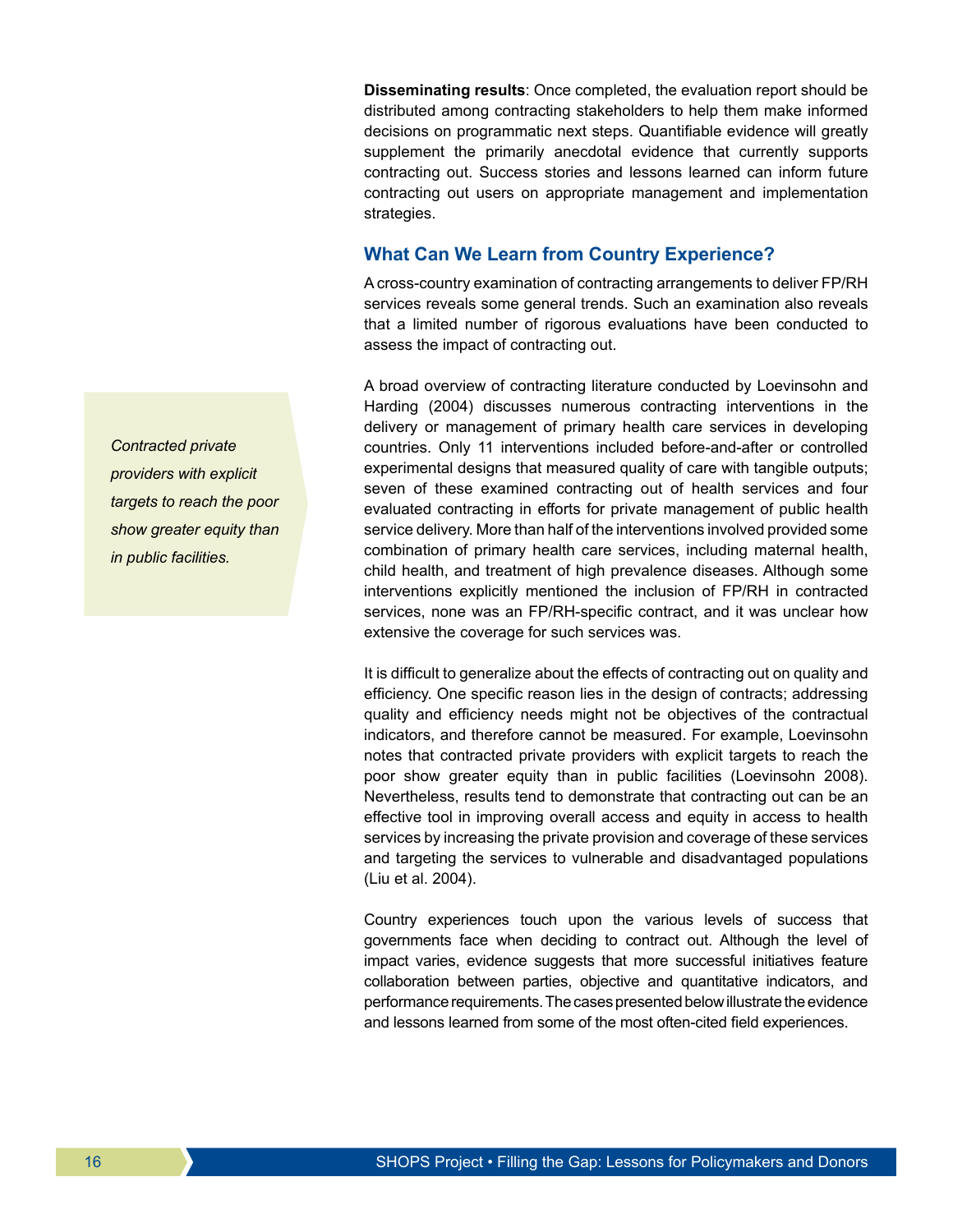#### *Case Study 1: Colombia***<sup>8</sup>**

In 1993, the government of Colombia approved new regulatory frameworks that revolutionized its approach to health financing and service delivery. Together, Public Laws 80 and 100 laid the foundation for universal access to health care through decentralization and contracting with the private sector for health care provision.<sup>9</sup> In addition to these laws increasing health care coverage, the government of Colombia hoped that an open market for health care would improve the quality, management, and efficiency of care. The timing of these laws coincided with a gradual reduction in donor funding for the local International Planned Parenthood Federation affiliation, PROFAMILIA. This newly enabling environment encouraged PROFAMILIA, the NGO with a near monopoly on sterilization services, to strengthen operations and management in order to pursue contracts.

**Contract and services:** Because of PROFAMILIA's dominance in the marketplace and its excellent reputation, the contract between the NGO and the Ministry of Health in the Department of Antioquiá was awarded noncompetitively. The contract was designed to deliver a package of health services that gave priority to educational activities on violence and sexual reproductive health, health promotion and disease prevention, outpatient services (e.g., pap smear, mammogram), and counseling. The payment mechanism for these contracts had a hybrid form: 50 percent was a prospective per capita payment based on an estimated volume of services, and the remaining 50 percent was reimbursed on a case-bycase basis. In addition to this payment agreement, PROFAMILIA charged copayments to patients on a sliding scale depending upon the patient's income, the social security system under which the patient was classified, and the services rendered.

**Evaluation and evidence:** Relevant literature discusses the impact of contracting out on PROFAMILIA's management and funding portfolio rather than conducting a rigorous impact evaluation. Such a review still provides important information on how contracting can affect the marketplace for RH services as well as the delivery of services.

The extensive expansion of services and decentralization of regulation placed financial and structural pressure on the government of Colombia. Rapid roll-out of decentralization resulted in miscommunication between the federal and municipal levels of government. For example, revisions to central Ministry of Health reporting standards were not implemented at the local level, the level at which the contracts were awarded and reviewed for reimbursement. Because the contracts stipulated that payment could not be released without compliance of central standards, payment was withheld for a significant amount of time as local authorities worked to amend the discrepancy between reporting systems and verified contractor services. As a result, the government was unable to reimburse PROFAMILIA on a timely basis, and the NGO subsequently faced difficulties in complying with the various invoicing demands and in maintaining a steady cash flow.

<sup>8</sup> This case is summarized from Abramson 1999; Lopéz and Pérez 2003; and Rosen 2000.

<sup>&</sup>lt;sup>9</sup> Public Law 80, the Public Administration General Statute on Government Contracting, set in place the regulatory framework for contracting with private entities. Public Law 100 guaranteed payment for health services through three options: private health insurance, the Social Security Institute, and the government-subsidized complementary health plan (only available to the wealthiest 10 percent of the population). As defined by Public Law 100, universal access also included sexual and FP/RH services.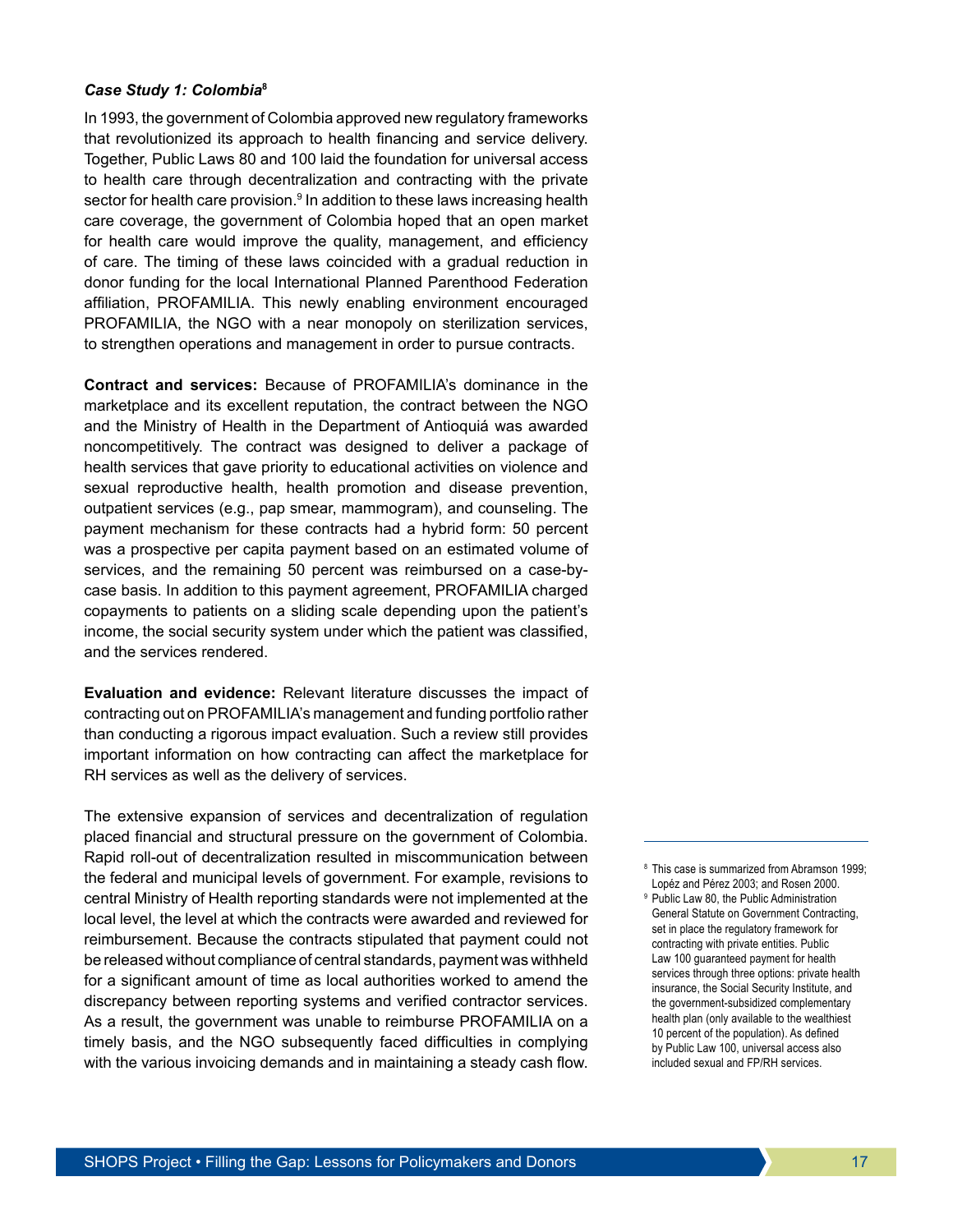Overall, contracting with the government of Colombia significantly diversified the NGO's funding portfolio. Prior to the enactment of Public Laws 80 and 100, 30 percent of PROFAMILIA's budget came from international grants; by 1999, the international grants constituted only 5 percent of the NGO's budget, and the organization had entered into 250 contracts with governmental departments worth \$5 million.<sup>10</sup>

The emphasis on contracting led to new competition for the NGO with quite a stronghold on the FP/RH marketplace in Colombia. Although PROFAMILIA did see a decrease in the utilization of some services, the NGO still maintained its influence by maintaining quality standards and offering new revenue-generating services such as urology. The NGO increased efficiency by changing its spending habits, updating its technology, and undergoing intensive organizational restructuring (Lopéz and Pérez 2003).

**Lessons learned:** The Colombian experience demonstrates that (1) political will and supportive legal and regulatory frameworks can have significant influence on the success of contracting programs; (2) complex reimbursement systems can delay the delivery of services and possibly expose the contractor to financial risk; (3) contracting with the private sector can stimulate competition in the health services market place, by either introducing new providers or encouraging providers (including those in the public sector) to expand services, but quality of services depends on government regulation; (4) local government stewardship can decrease dependency on international funding streams; and (5) contracting can encourage indigenous NGOs and other private entities to ensure financial sustainability through diversified sources of income.

#### *Case Study 2: Cambodia***<sup>11</sup>**

Health indicators in Cambodia are among the worst in the Asia Pacific region. Average life expectancy at birth in 1996 was estimated at only 56.4 years: 54.4 for males and 58.3 for females. High rates of infant and maternal mortality were also a cause of concern for health officials. Such poor health indicators were not consistent with the relatively high levels of health expenditure observed in this low-income country (\$19 per capita per year or approximately 8 percent of gross domestic product). Public expenditure on health was low; private out-of-pocket expenditure accounted for more than three-quarters of total expenditures on health (WHO 2002). Much of these out-of-pocket payments consisted of informal fees for low-quality services, creating significant equity and efficiency concerns. Though public health services were supposedly free prior to the establishment of contracting reforms in 1996, in practice they did not reach the poor and largely benefited those in higher income strata, further exacerbating inequities in the system. Relatively high levels of expenditure were not translating into high-quality or effective service. A root cause of poor performance of public institutions was low (\$10−30 per month) and irregularly paid salaries that forced health workers to seek

<sup>10</sup>PROFAMILIA also signed a fee-for-service contract with the Office of the Mayor of Bogotá for the provision of FP services (including postpartum FP services) and prenatal, postpartum, and postnatal care.

<sup>&</sup>lt;sup>11</sup>This case is summarized on the basis of Bhusan et al. 2002, and Soeters and Griffiths 2003.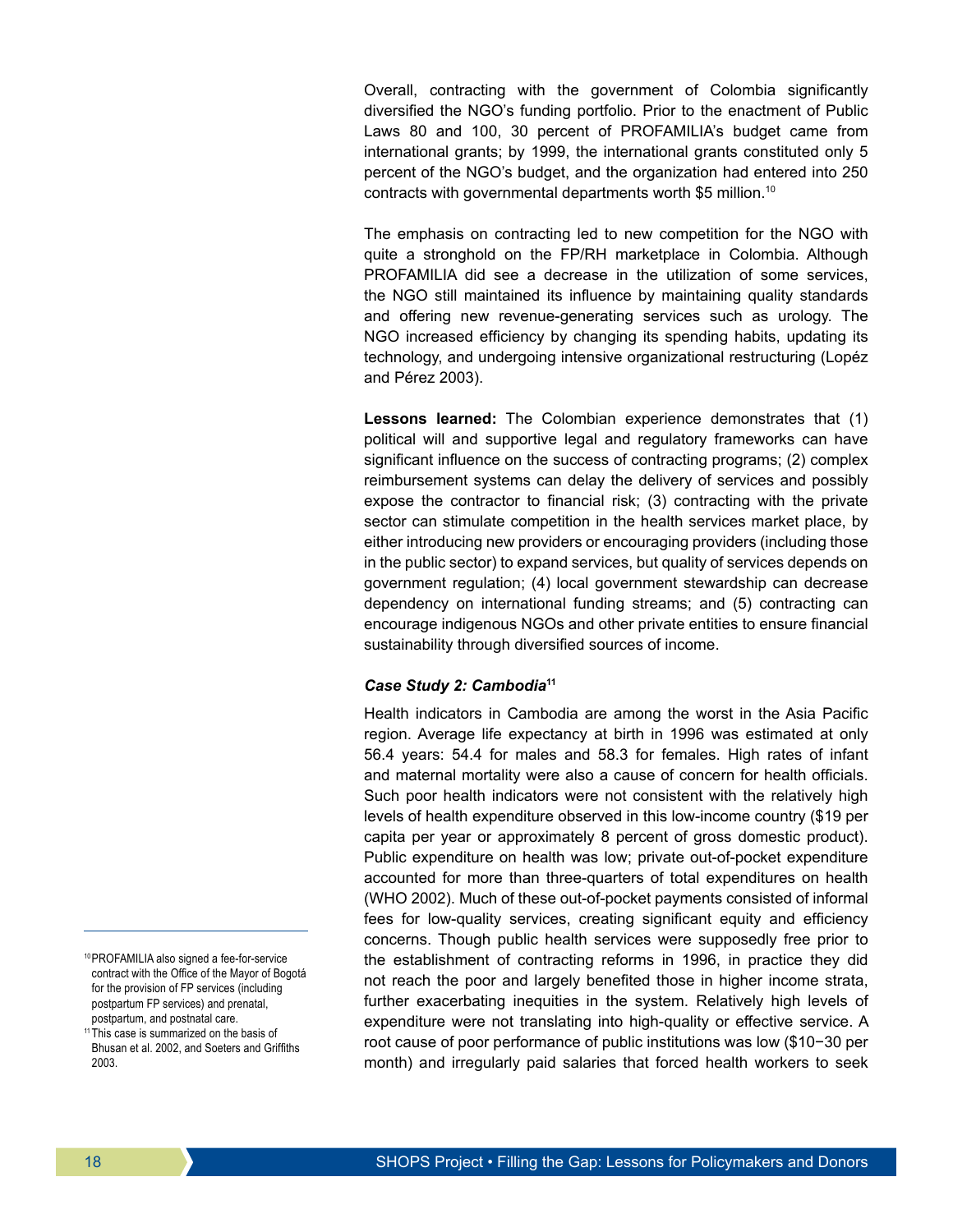alternative sources of income. As a result, many health workers opened private clinics in order to earn supplemental income.

**Contract and services:** To address these issues, in 1996 the Ministry of Health devised a coverage plan, supported by a loan from the Asian Development Bank, which involved the construction or rehabilitation of health centers, each of which was designed to provide services to a population of about 100,000. The coverage plan defined a minimum package of services and activities that would be offered at the health center level. The package included basic preventive and curative care, such as immunization, family planning, antenatal visits, provision of micronutrients and other nutritional support, and basic treatment of diarrhea, acute respiratory tract infections, and tuberculosis. The plan was also used to test the effectiveness and efficiency of contracting with NGOs and the private sector for the delivery of the essential health services. Nine districts with populations ranging from 100,000 to 180,000 were selected for the pilot test, with two districts in a contracting out group, three in a contracting in group, and four in a control group. The contracting out groups were given control over management and delivery systems. The contracting in groups provided management support to staff, and the government provided funds with a supplement of \$0.25 per capita through the loan. Performance indicators and targets were developed and used for monitoring contracted providers. Incentives for improving service delivery performance were provided by linking the level of pay with achievement of monitored results.

**Evaluation and evidence:** Cambodia provides an example of how contracting health services can achieve the twin goals of efficiency and equity. Over the 2.5-year trial period, coverage indicators improved across the board (see Table 2); the contracting out program achieved the greatest improvement, doubling the rate of increase in coverage of contracted services relative to areas where no contracting intervention was initiated. Contracting out districts also experienced marked increases in use of FP/ RH services, almost tripling the increase found in control districts.

Contracting out programs not only significantly expanded coverage overall, but also lowered costs and improved equity and access. One factor that contributed to improved coverage was the proximity of health facilities to consumers, particularly in rural areas. Reduced transportation costs and the consequent increased demand for health services had a positive effect on equity, as demonstrated by the fact that the increase in health care utilization in contracting out districts was concentrated among lowincome households. Overall, recurrent costs of contracting out amounted to \$22.70, as compared to \$26.40 for contracting in and \$26.90 for the control group.

*Contracting out programs not only significantly expanded coverage overall, but also lowered costs and improved equity and access.*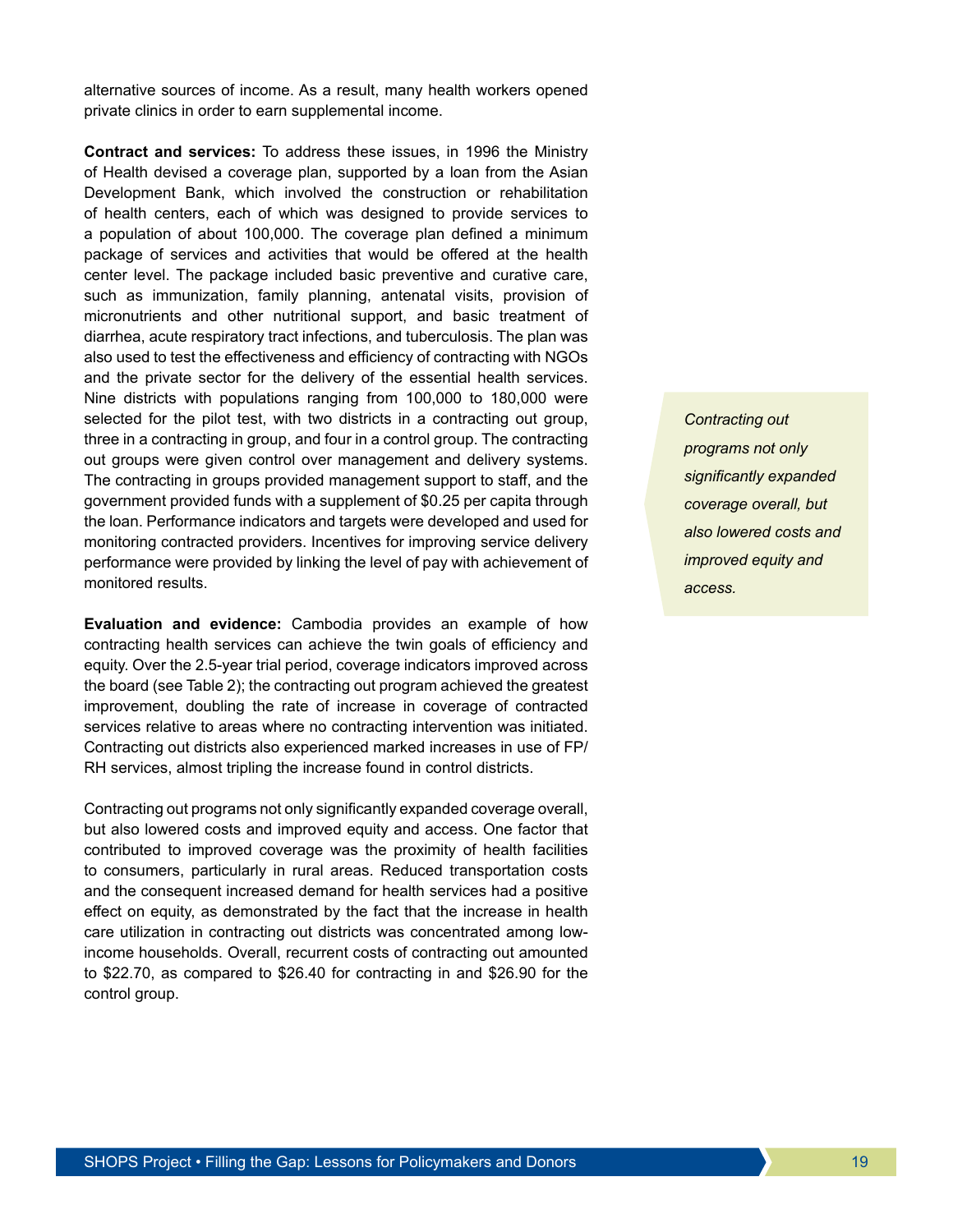## **Table 2: Average Change in Health Service Coverage Indicators (Percent)**

| <b>Indicator</b>               | <b>Control</b> | <b>Contracted-in</b> | <b>Contracted-out</b> |
|--------------------------------|----------------|----------------------|-----------------------|
| <b>Antenatal Care</b>          | 160.1          | 233.3                | 401.5                 |
| <b>Trained Delivery</b>        | 26.0           | 0.0                  | 0.0                   |
| <b>Facility Delivery</b>       | 0.0            | 255.1                | 142.0                 |
| Antenatal Tetanus Immunization | 149.1          | 148.6                | 400.0                 |
| <b>Family Planning</b>         |                |                      |                       |
| Knowledge - all                | 307.4          | 317.4                | 599.5                 |
| <b>Family Planning</b>         |                |                      |                       |
| Knowledge - lower 50% SES*     | 271.0          | 301.4                | 559.5                 |
| Contraceptive Prevalence Rate  | 93.4           | 104.5                | 122.6                 |
| Child Immunization             | 55.7           | 81.8                 | 158.1                 |
| Vitamin A Capsule              |                |                      |                       |
| Receipt - all                  | $-25.1$        | 18.1                 | 20.9                  |
| Vitamin A Capsule              |                |                      |                       |
| Receipt - lower 50% SES*       | $-24.1$        | 29.9                 | 23.9                  |
| Percent of Illnesses Treated   |                |                      |                       |
| in Public Health Facility      |                |                      |                       |
| $-$ lower 50% SES*             | 81.7           | 490.5                | 1096.0                |
|                                |                |                      |                       |

*\*socioeconomic status*

Equity gains were also brought about by fundamental regulatory and financing reforms that increased public expenditure on health services and formalized user fees at a level lower than the pre-reform usual and customary informal payments. Lower out-of-pocket payments significantly reduced the financial burden on poor consumers: out-of-pocket health care expenditures by the poorer half of the households fell by 70 percent during the contracting period. As the lower socioeconomic groups gained more benefits from the less expensive services, demand for services among this population began to rise.

**Lessons learned**: Contracting health services was an effective component of an overall reform process initiated within the Cambodian health sector. The initiative demonstrated that (1) contracting out can be an effective policy tool for improving access and equity, and thus have a positive impact on equitable use of maternal health and child health services, as well as of FP/RH services; (2) government-financed and -monitored contracted health service delivery can be more efficient and equitable than traditional government-provided services; (3) contracting out can be more effective if it is implemented along with other policy innovations, such as reforms in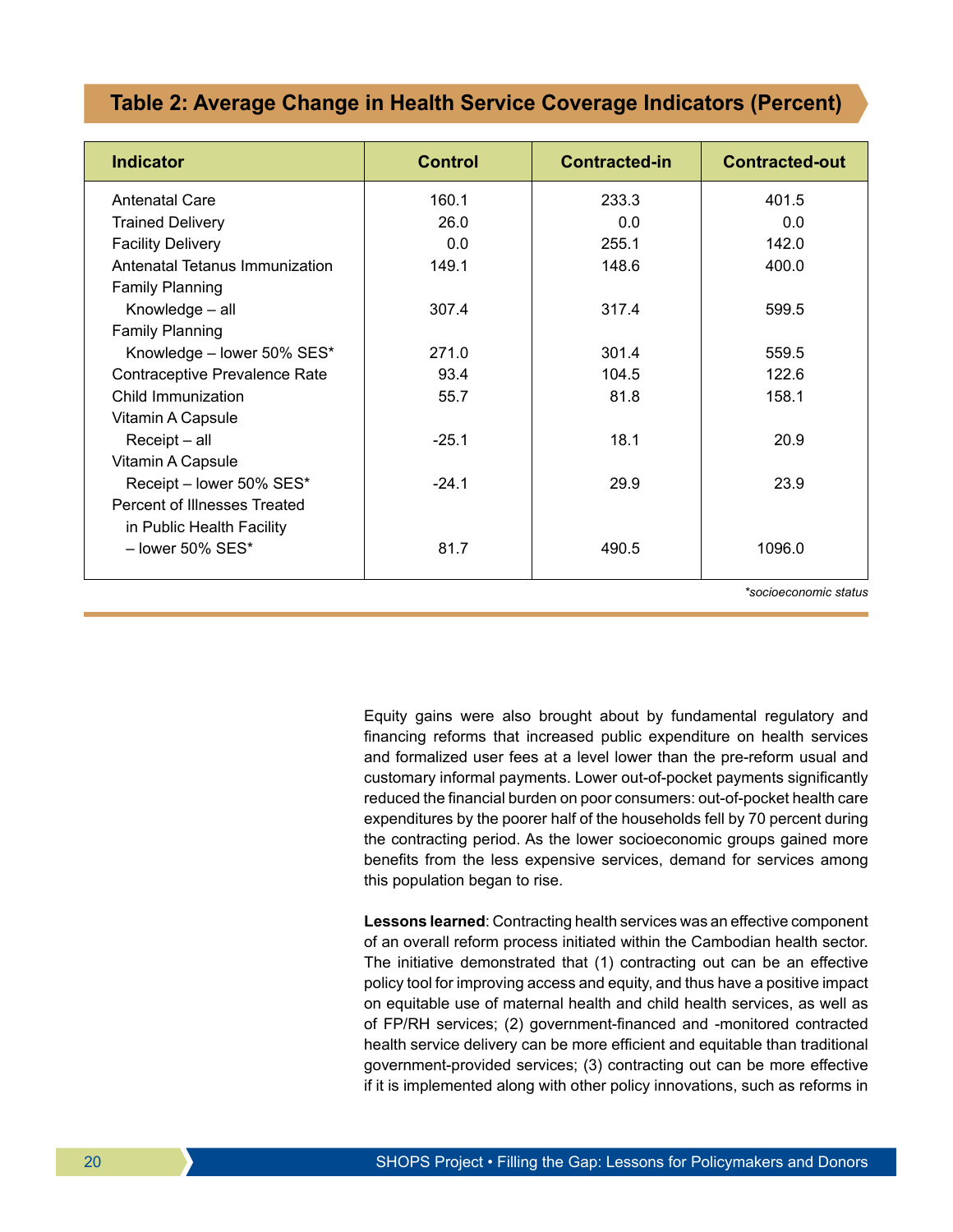the fee structure and increased government financial support to purchase essential services, as well as assured, reasonable incentive payment to contracted providers.

#### *Case Study 3: Bangladesh***<sup>12</sup>**

In 1999, less than 40 percent of the Bangladeshi population had access to basic health care and government services were poorly utilized. Expenditure on health in 1996/1997 amounted to \$10.5 per capita or 3.9 percent of GDP. An informal payment system existed along with official user fees, making basic health services difficult to afford for poorer segments of the population. In the 1990s, many donor agencies questioned the effectiveness and integrity of government institutions and thus channeled funds to NGOs, which had traditionally played an important role in delivery of various social services in Bangladesh. A number of large-scale health care projects initiated during the late 1990s were geared toward improving the effectiveness of service delivery through the contracting out of services to NGOs.

This discussion draws on the experience of the government of Bangladesh through the aid of a \$40 million loan from the Asian Development Bank for the Urban Primary Health Care (UPHC) project. Under the management of the government of Bangladesh, 16 NGOs, private sector groups, and professional associations were contracted to deliver basic services: immunization, micronutrient support, family planning, prenatal care, basic curative care, health education, and assistance for female domestic abuse victims. By implementing the project in Chittagong, Dhaka, Khulna, and Rajshahi, UPHC targeted the lowest wealth quintiles of the Bangladeshi population. The project took a four-pronged approach to align project interests with the government's major population health priorities and the five principles of the bank's health and population sector strategy for Bangladesh: (1) improvement in the management of the health system; (2) greater private sector involvement; (3) increase in the resources devoted to recurrent costs; (4) improvement in the skills of health workers; and (5) increase in the use of cost-recovery mechanisms (Asian Development Bank 2007).

**Contract and services:** Although the loan became effective March 30, 1998, delayed assignments to city officials and partnerships with the private sector resulted in activities starting close to two years later (the project was therefore given a 24-month extension). At the end of a competitive bidding process, the government entered into 16 contractual partnerships with nine local NGOs and the Chittagong City Corporation, each covering about 300,000–400,000 people in one of the four regions. The range of services were grouped into the following categories: (1) FP/ RH; (2) maternal child health; (3) vaccinations; (4) common and minor diseases/injuries; (5) endemic diseases; (6) diagnostic services; (7) nutrition; (8) emerging diseases (AIDS, dengue fever); (9) health education and behavior change communication; (10) violence against women; and (11) deliveries. Although services were provided at subsidized rates, the

<sup>&</sup>lt;sup>12</sup>This case is summarized on the basis of Asian Development Bank reports. To learn more about Marie Stopes Bangladesh's own experience in the management of the contract, read *Addressing the Need: Lessons for Service Delivery Organizations on Delivering Contracted-Out Family Planning and Reproductive Health Services.*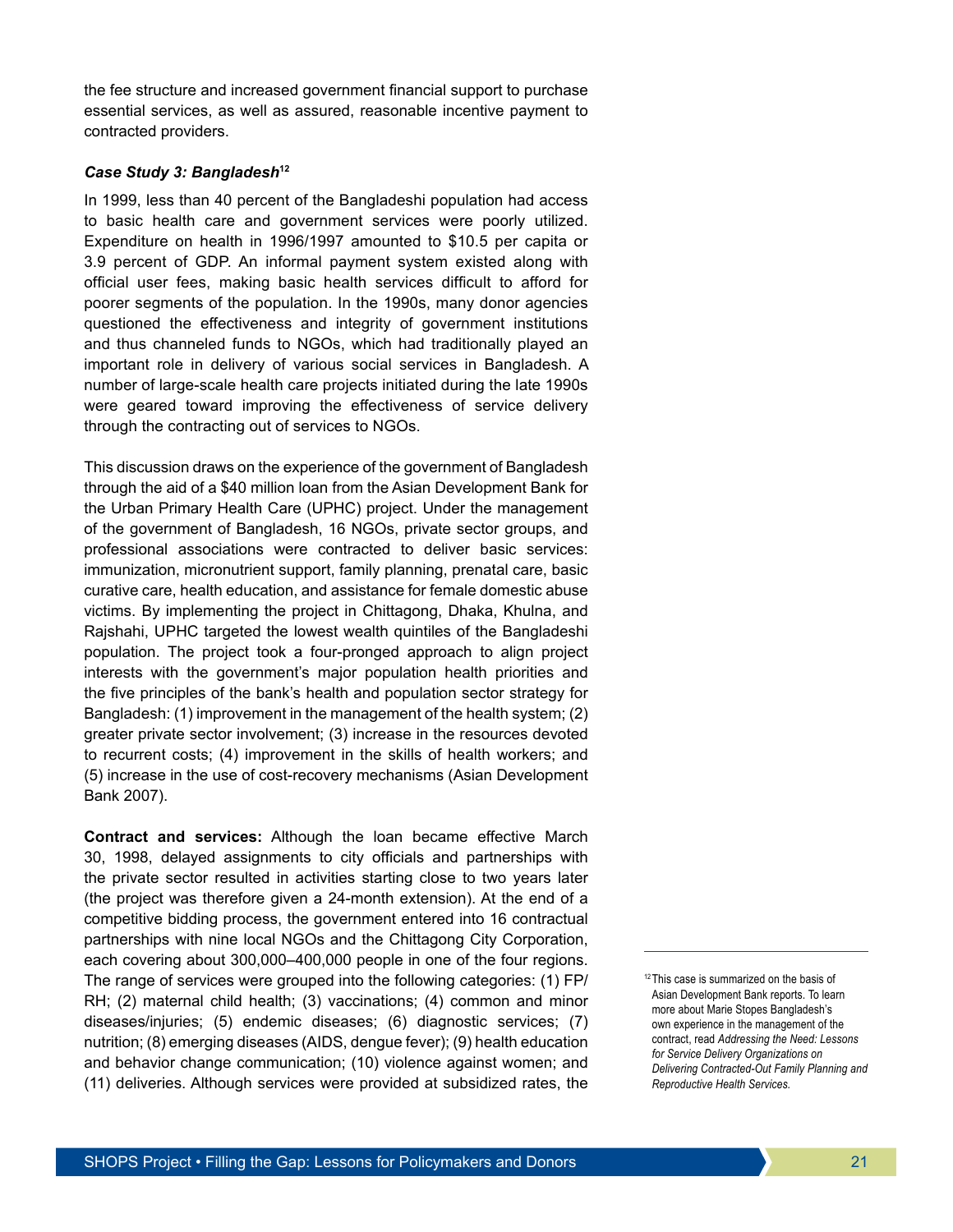project attempted to recover some costs. As the contracted organizations delivered services, the government of Bangladesh worked on strengthening the UPHC infrastructure and provided financial and technical capacitybuilding support for all partner organizations and the four city corporations, especially in the health departments.

**Evaluation and evidence:** Baseline and endline data revealed a significant increase in access to services and improved health knowledge due to the utilization of contracted services at affordable, reduced, or no cost. In reviewing the UPHC project results, the Asian Development Bank stated that the project had a significant impact on the health of targeted populations.

Overall, the project reached over 6.16 million recipients (including 3.02 million poor and disadvantaged people) with 16.35 million services. Project completion surveys reveal that each center served an annual average of 85,550 patients, a majority of whom reported satisfaction with the quality of services. In terms of FP/RH, data show highly satisfactory improvements. The modern contraceptive prevalence rate of married women (15-49 years old) increased from 38 percent in 2001 to 88.6 percent in 2006, and the percentage of married women who knew at least three modern contraceptive methods increased from 34 percent in 2001 to 84 percent in 2006. Statistics for maternal and child health also show significant improvement. The percentage of pregnant women who received antenatal care by a doctor at least once increased from 18 percent in 2001 to 97.8 percent in 2006, while the percentage of mothers attended at least once by a trained health worker after delivery increased from 22 percent in 2001 to 90.5 percent in 2006.

Out of the \$40 million loan, only \$24.14 million was utilized by the project. The Asian Development Bank attributes this result to the low bids received from local organizations and the fact that partner organizations provided most of the commodities such as vaccines and contraceptives. While this is cost-



*A nurse conducts prenatal counseling in Bangladesh.*

effective on the donor side, *Addressing the Need: Lessons for Service Delivery Organizations* reveals the dangers of bidding low and disbursing payments inconsistently.

**Lessons learned:** The UPHC project demonstrated that (1) sustainability requires supportive government policy for private sector engagement, along with actual government commitment and partnership with the private sector; (2) budgetary discussions on drugs, vaccines, pharmaceuticals, and medicines should take place during contract negotiations to avoid financial strain on contractors; (3) subsidized services increase access for poorer populations, but this program might not be sustainable without donor funding; (4) concurrent capacity building of local stakeholders and partner organizations greatly increases project efficiency.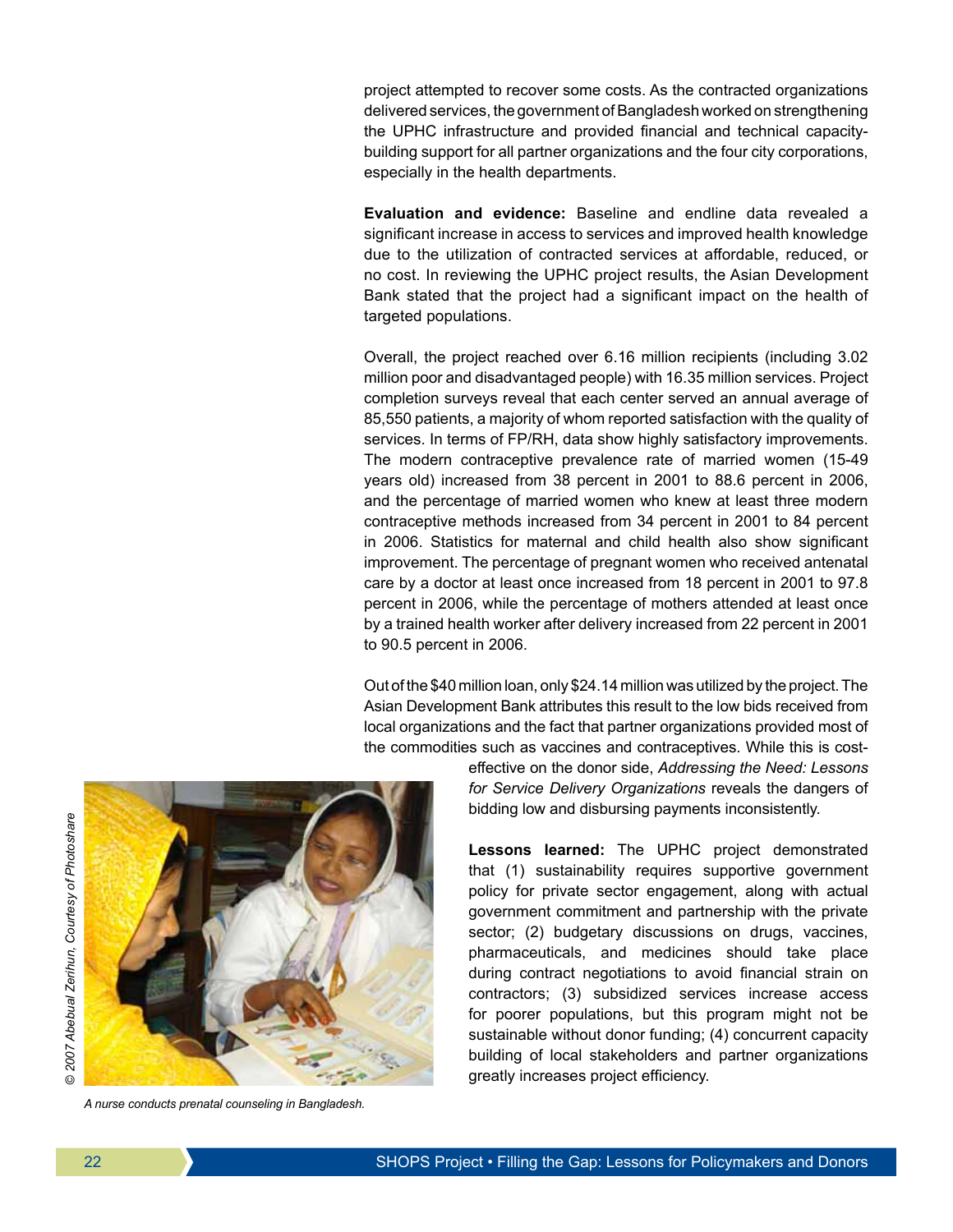## **How to Ensure the Sustainability and Effectiveness of Contracting Out**

Purchasers of contracted services should be aware of two types of sustainability. The first type relates to *management sustainability* (can the contract be successfully managed without donor funding or technical assistance?) while the second relates to *programmatic sustainability* (can the contractor continue providing the services without interruption?). In fragile or developing countries, donors may see contracting out as an effective method to increase service delivery. If the difficulty lies in the government's availability of funds or technical capacity to manage contracts, donors may choose to channel funds through the public sector and provide guidance on appropriate oversight techniques. Prior to withdrawing their support, donors must ensure that a strong management and advisory government team has sufficient budgetary allocations for the service delivery contracts.

Contracting out has received criticism regarding programmatic sustainability. Although evidence on sustainability is still growing, Loevinsohn suggests that out of 14 case studies, the contracting efforts observed in 12 of them (some of which have been in place for 12 years) have been expanded, and that in at least 10 cases the size of the original scope has more than doubled. He concludes that in order to ensure the sustainability of contracting out programs, all parties must take the appropriate measures to ensure the effectiveness of programs. Such measures include maintaining health expenditures at efficient levels and obtaining political will to improve access to health services such as FP/RH.

To ensure that contracting out programs for FP/RH services achieve expected and desirable results, participating managers need to have essential contract management capacity, follow the contracting out steps proposed above, learn from experiences of both successful and failed contracting programs, and be innovative in the use of competition and incentives to promote service delivery performance objectives. Doing so not only increases the effectiveness of contracting organizations, but will also build the capacity of contracting NGOS or providers to help them develop into highly functioning entities that are essential to progress toward sustainable development. Particular attention should be paid to the following key points (see Box 8 for mistakes to avoid):

*Transaction costs should be minimized*. Transaction costs are incurred for establishing contracts, contract management, planning and implementation, contract enforcement, and efforts to avoid and resolve conflicts. These costs are an important consideration when determining whether the services should be contracted out, because they can easily escalate—particularly when contracts are overly complex and/or large numbers of providers are engaged in contract negotiation. To avoid cost escalation, it may be necessary to adopt transaction cost reduction strategies, including limiting bureaucratic procedures for handling management activities, avoiding long-running contracts, keeping contracts *In fragile or developing countries, donors may see contracting out as an effective method to increase service delivery.*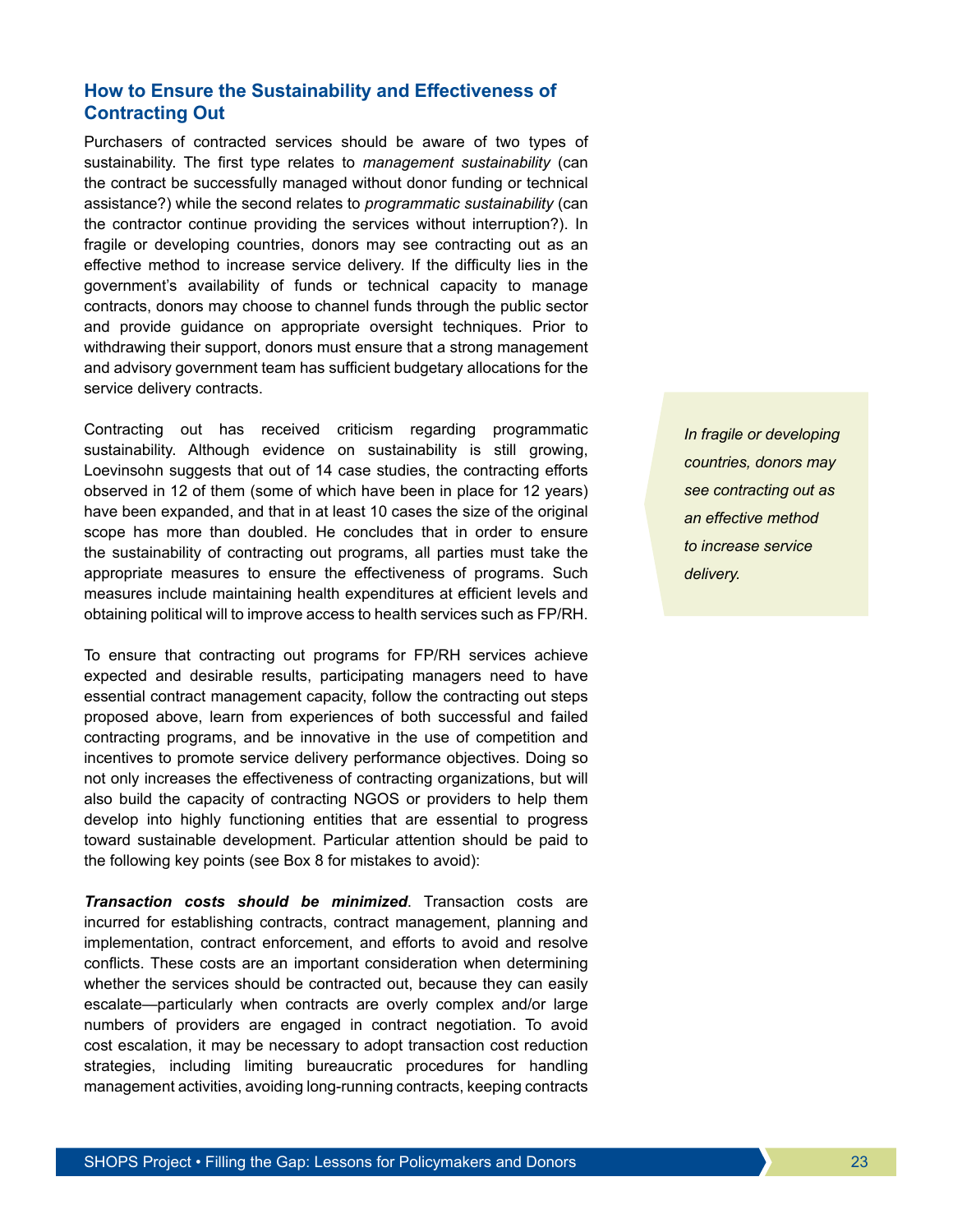simple, sharing standard forms of documentation, focusing monitoring efforts on main objectives, and avoiding micro-management.

## **Box 8. Ten Mistakes to Avoid in Contracting Out for FP/RH Services**

- 1. Transaction costs are not considered or are underestimated when making contracting out decisions.
- 2. Contracting out is viewed solely as a cost-reduction exercise rather than a strategy to improve service delivery performance.
- 3. Purchasers and contractors possess weak contract management skills.
- 4. Competitive bidding is not used when alternative providers are available.
- 5. Contractor selection is not transparent and is based on individual preference.
- 6. Contractor's performance is not well monitored and evaluated at the right time, using appropriate methods.
- 7. Performance measurement is not operationally defined, and performance targets are not specified or amended after being evaluated.
- 8. Payments do not link to the results of performance evaluation, or are delayed to the extent that the contractor cannot deliver services without payment.
- 9. A poor relationship between the parties fosters a lack of trust, probity, partnership, and cooperation to the point of frustration.
- 10. Contract does not allow the contractor flexibility to tailor services to local needs.

*Competition should be used to the fullest extent possible*. When more than one potential contractor exists, the purchaser should use competitive bidding to reduce cost and to improve performance under the contract. In instances where the initially targeted provider market is monopolistic, the government may attempt to (1) privatize or provide autonomy to public providers and allow them to compete for the contract, (2) relax policies or legal regulations to allow additional private providers to enter into the market, and (3) allow the government purchaser to cover larger populations so as to open up more provider competition.

*Make full and appropriate use of economic incentives*. If the parties enter into a performance-based contract, the contractors' performance must be operationally defined and targets of performance explicitly specified, providers must be monitored and evaluated against those performance targets, and they should preferably be paid based on the results of performance evaluation. Failures in the above areas can create perverse incentives for providers to maximize their income or to minimize inputs (e.g., to see more patients, but deliver poor quality service), putting the purchaser's objectives at risk. All parties should also recognize that original indicators may have been misconceived or future cultural or economic events may cause the indicators to change. The contract should have a clause allowing for renegotiating and amending performance indicators.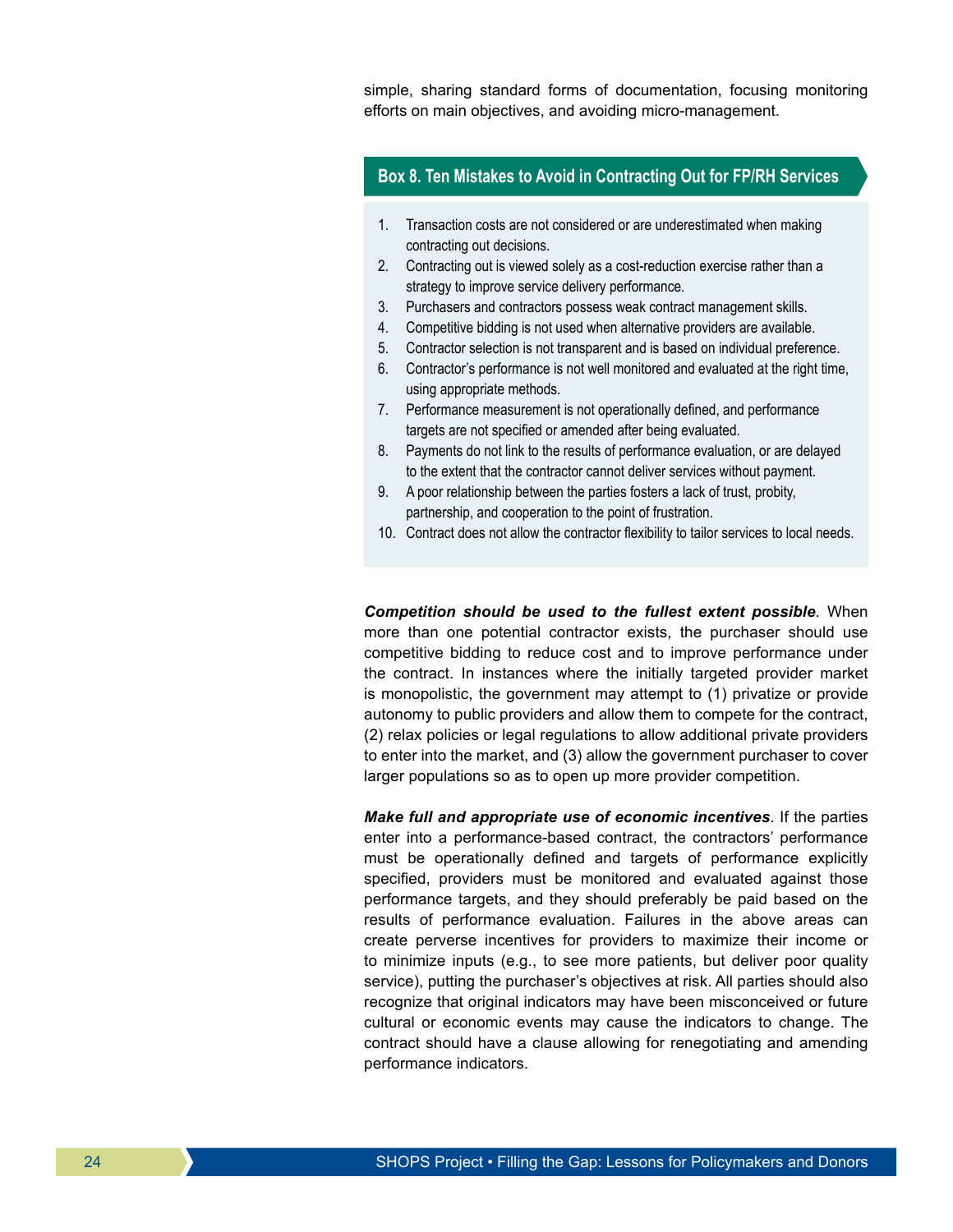*Contract management capacity and autonomy should be ensured*. Contracting out represents a shift of the role of government from both financing and provision to merely financing, from service delivery to purchasing, and from micro-management to macro-stewardship. Government purchasers need to be prepared and willing to change roles from provider to steward of health services, as well as to support the improvement in key capacities that support these functions, including the capacity to undertake population needs assessment; to perform provider market analysis; to design, negotiate, and manage the contracts; and to manage and monitor the performance of contractors. Contracting out also represents an increase in the government purchaser's trust of a private entity: evidence shows that autonomy entrusted to contractors improves performance. To avoid bureaucratic barriers, contractors should be given autonomy and authority in areas such as personnel and procurement of subcontractors. These role shifts may require focused support and training in one area, such as a needs assessment, or fundamental capacity building in all aspects of a contract to monitor and attain contractual objectives and performance targets.

*Maintain a coordinated effort at all levels*. While a contractual relationship usually involves two parties—the purchaser and the agent—multiple actors can be involved, and relationships can become complex as a result. For example, the federal government may contract an NGO to provide service in different districts, but district health officers or decisionmakers are not involved during contract negotiations or implementation. Such a situation could lead to an overlap of services, which contracting hopes to avoid. To best ensure the delivery of quality services, performance and target data should be shared with the local health department in addition to donors if applicable, and contractors should regularly communicate with all relevant health offices—at the district and national levels. In addition,

as learned in the Bangladesh case, staff turnover and a lack of a contingency plan or communication between parties can greatly hamper project progress. To prevent any interruption in services, it is advised that each contracting party appoint employees especially dedicated to maintaining communication and discussing staff transition plans if necessary.



*A couple learns about family planning techniques at a private hospital in Kenya.*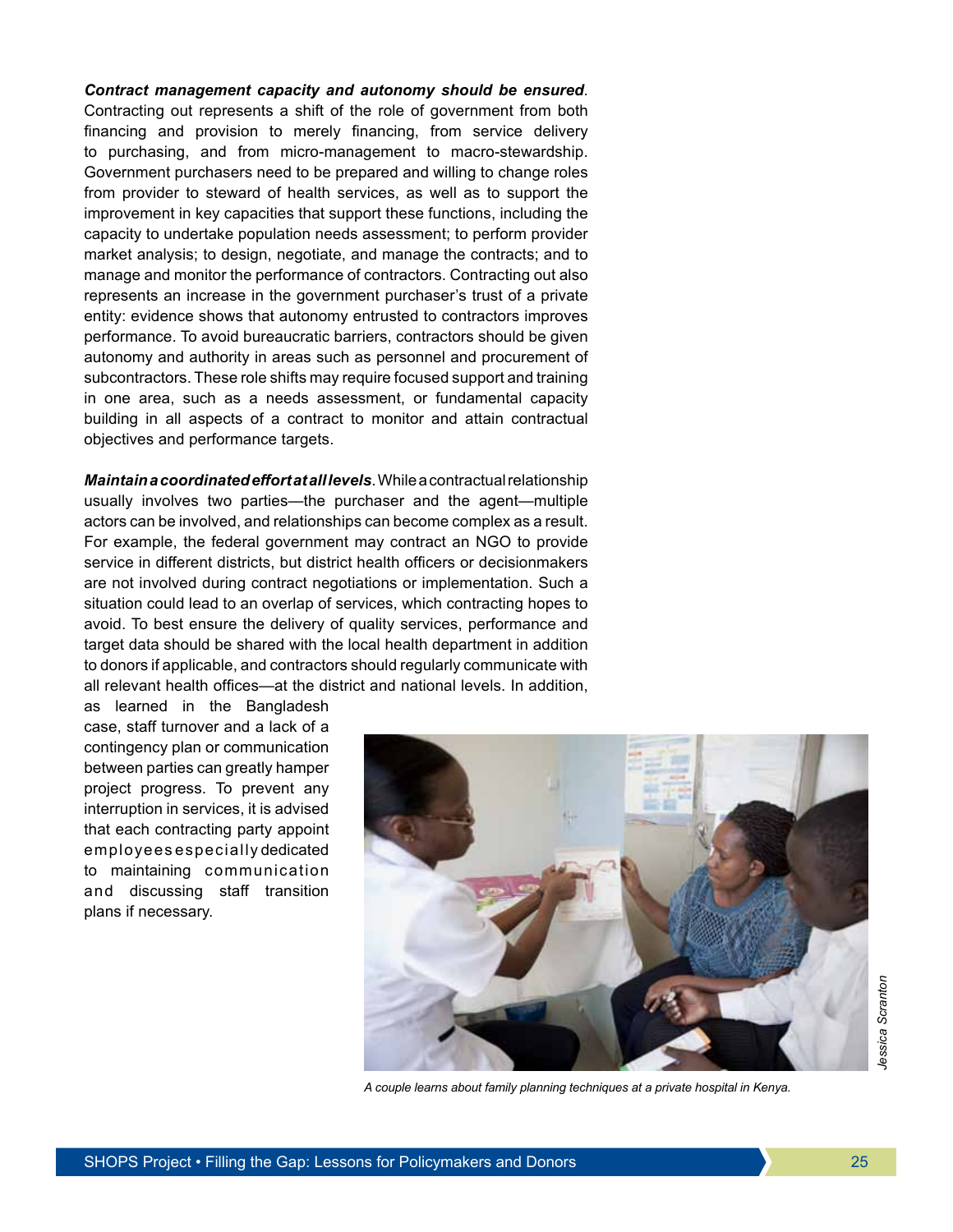*Constantly maintain partnership and cooperation*. Cooperation is a crucial element of a successful public-private partnership. Ensuring the performance of health care delivery requires coordination and collaboration between purchasers and providers. A confrontational relationship could lead to irreconcilable conflicts. Partnership among the parties involved will help prevent disputes from occurring. Under this concept, the contracting process should create a "buy in" to the overall goal of satisfactory performance on time, within budget, and without claims. The purchasers and providers need to meet and communicate regularly to have a clear understanding of mutual expectations and issues. The parties should mutually develop performance goals, identify potential sources of conflict, and establish cooperative ways to resolve problems that may arise during contract performance. Contracting parties should avoid relying on claims and litigation to resolve disputes because these can be costly, time-consuming, and often ineffective. Instead both parties should try to seek less confrontational resolutions through dialogue, communication, and openness.



*Private providers help extend access to family planning services which can benefit the entire family.*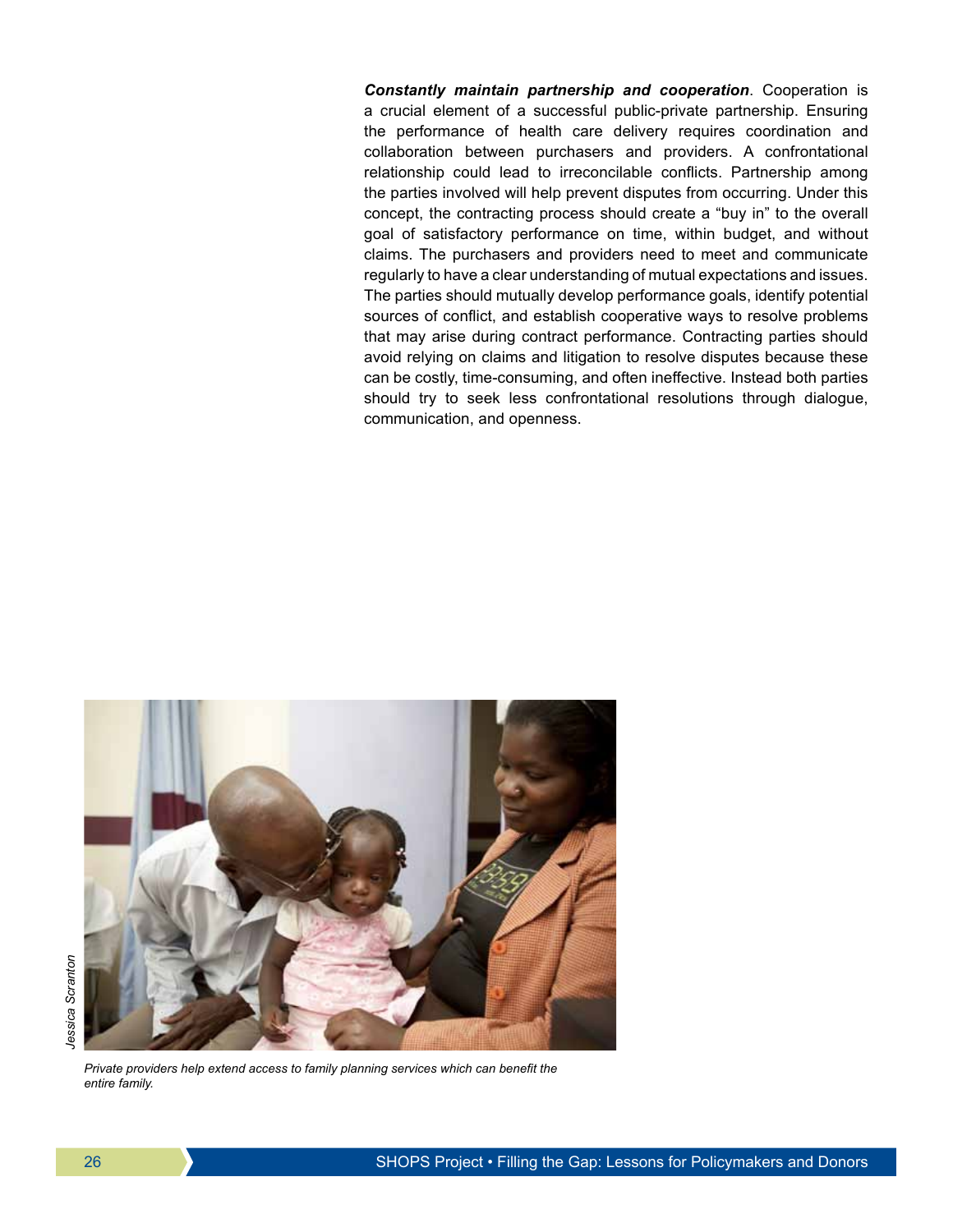## **CONCLUSION**

Together, this primer and its companion piece offer a comprehensive view from both the demand and supply sides of contracting out. By targeting a variety of audiences, the authors hope to promote the benefits of contracting while providing concrete examples of past challenges and how to create successful contracting programs.

While the evidence on the benefits of contracting out with the private sector increases, the key lessons for donors and governments interested in contracting are to (1) prior to contracting, conduct a thorough review of the country's political, regulatory, health services, and private sector landscape; (2) provide an enabling political and regulatory environment that provides concrete guidance and mechanisms for contracting with the private sector; (3) promote open competition in the private sector by soliciting bids in response to an RFP; and (4) maintain clear communication channels with contractors, especially in regard to monitoring progress of implementation. Contracting out is not a silver bullet for development, but it creates levels of accountability for both the private and public sectors. By relieving the public sector of the dual responsibilities to finance and provide FP/RH services, contracting out allows the public sector to increase its stewardship and ownership of policy while the private sector implements programs to complement and expand upon the existing public health structure. In developing countries, progress still needs to be made in increasing the capacity of both sectors to manage and implement contracts. However, the evidence to date shows reasons to be optimistic about the future of contracting.

As seen in the country case studies, contracting out with the private sector was used to mitigate a number of public health concerns, including access to services, affordability of services, dependency on foreign donor assistance, and efficiency of service provision. Overall, evidence reveals that contracting out is an efficient procedure that allows the public sector to define clear FP/RH health goals so that the private sector can help achieve public health objectives through its innovative and extensive reach.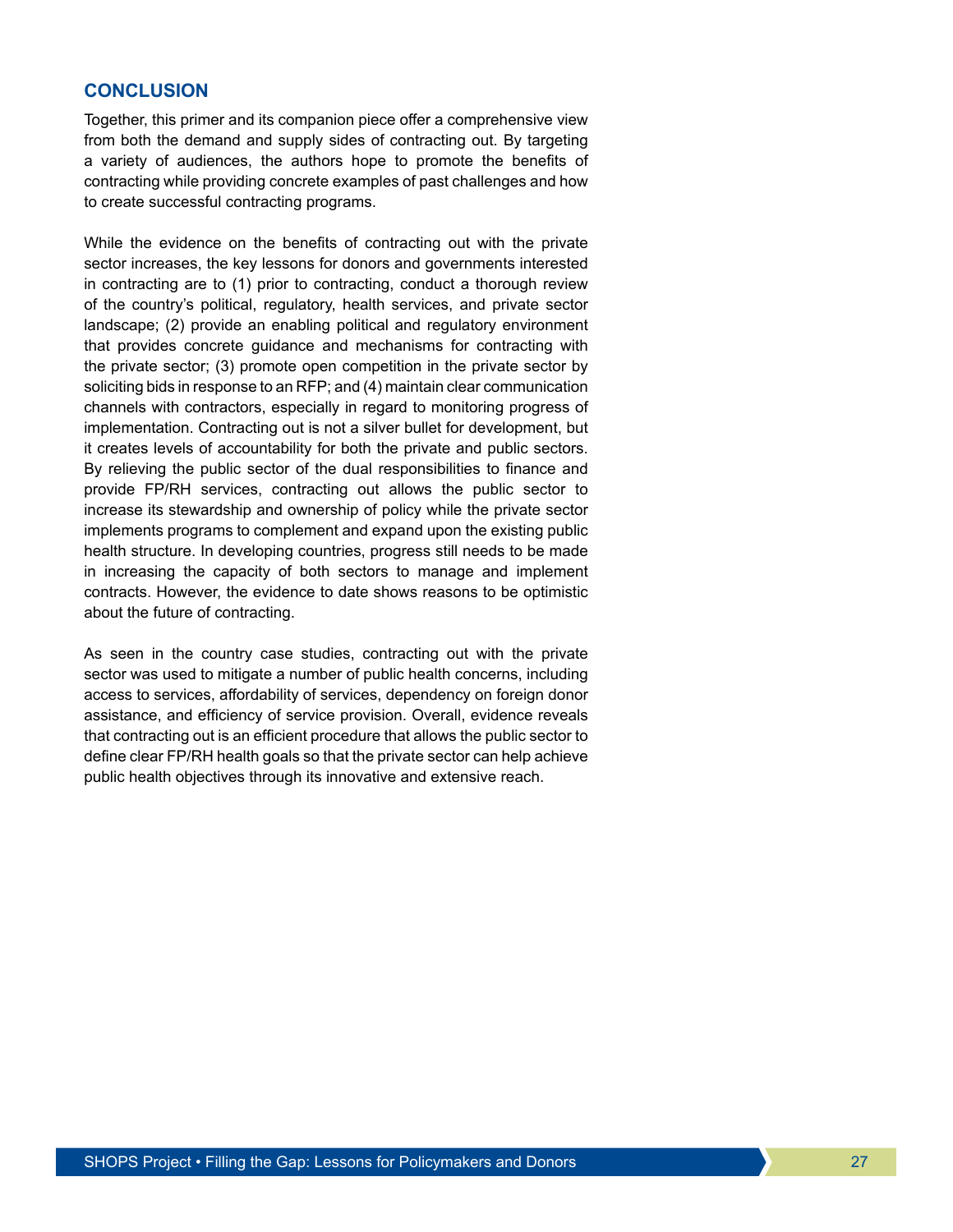#### **BIBLIOGRAPHY**

Abramson, W.B. 1999. *Partnerships Between the Public Sector and Nongovernmental Organizations: Contracting for Primary Health Care Services*. Bethesda, MD: Partnerships for Health Reform, Abt Associates Inc.

Asian Development Bank. 2007. Bangladesh: Urban Primary Health Care Project. Manila, Philippines: Asian Development Bank.

Bhusan, I., S. Keller, and B. Schwartz. 2002. *Achieving the Twin Objectives of Efficiency and Equity: Contracting Health Services in Cambodia*. ERD Policy Brief Series Number 6, Asian Development Bank.

Eichler, R., A. Auxila, U. Antoine, and B. Desmangles. 2007. *Performancebased Incentives for Health: Six Years of Results from Supply-side Programs in Haiti*. CGD Working Paper #121. Washington: Center for Global Development.

Eichler, R., B. Seligman, A. Beith, and J. Wright. 2010. *Performance-based Incentives: Ensuring Voluntarism in Family Planning Initiatives*. Bethesda, MD: Abt Associates Inc.

England, R. 2000. *Contracting and Performance Management in the Health Sector: A Guide for Low and Middle Income Countries*. The Health Systems Resource Centre at the United Kingdom Department for International Development.

Johannes, L., P. Mullen, P. Okwero, and M. Schneidman. 2008. *Performance-based Contracting in Health: The Experience of Three Projects in Africa*. OBA Approaches Note Number 19. Global Partnership on Out-put Based Aid.

Liu, X., D. Hotchkiss, and S. Bose. 2007. "The Impact of Contracting Out on Health System Performance: A Conceptual Framework." *Health Policy* 82(2):200–211.

Liu, X., D. Hotchkiss, S. Bose, R. Bitran, and U. Giedion. 2004. *Contracting for Primary Health Services: Evidence on Its Effects and a Framework for Evaluation*. Bethesda, MD: Partners for Health Reform Plus, Abt Associates Inc.

Loevinsohn, B. 2008. *Performance-based Contracting for Health Services in Developing Countries: A toolkit*. Washington: The World Bank.

Loevinsohn, B. and A. Harding. 2004. *Buying Results: A Review of Developing Country Experience with Contracting for Health Service Delivery*. Washington: The World Bank.

Lopéz, G., and I.J. Pérez. 2003. *PROFAMILIA's Role in Health Sector Reform in Colombia*. Catalyst Consortium: Bogotá, Colombia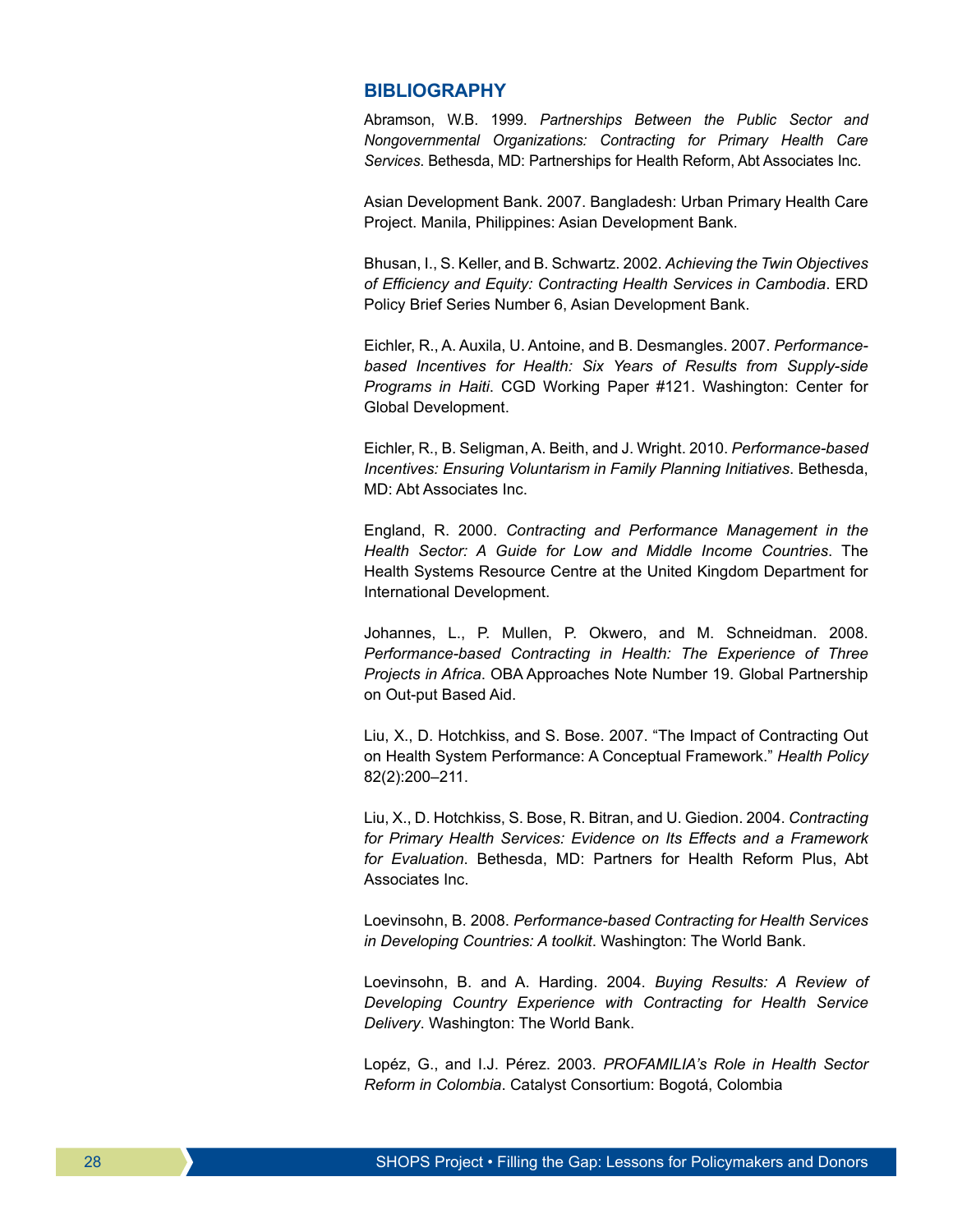Reynolds, W.E. 2002. Performance-based contracting: The USAID experience. Contract Management December 2002:40–47.

Rosen, J. 2000. "Contracting for Reproductive Health Care: A Guide." HNP Discussion Paper. Washington: The World Bank.

Soeters, R., and F. Griffiths. 2003. "Improving Government Health Services through Contract Management: A Case from Cambodia." *Health Policy and Planning* 18(1):74–83.

World Health Organization. 2002. World Health Report. Geneva.